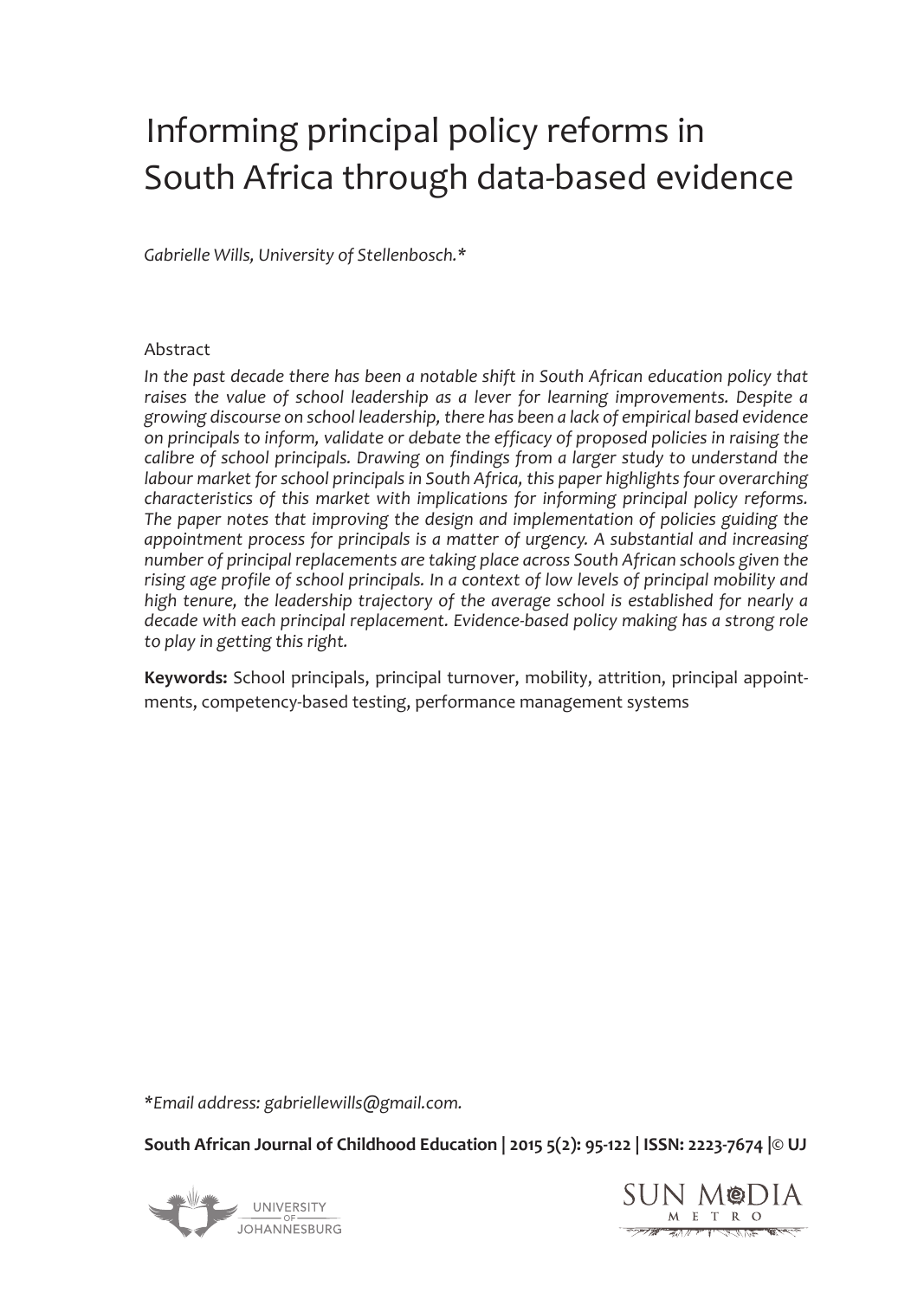### **Introduction**

Despite both anecdotal evidence that school principals matter for learning and convincing international quantitative evidence that supports this notion, often too little policy attention is given to harnessing the benefits of school leadership for educational improvements. In reference to Chile, José Weinstein and colleagues sum up the problem well, noting that "[p]rincipals form part of a strategic sector that has not been duly explored in its potential for contributing to education progress" (Weinstein, Munoz & Raczynski 2011:298). In South Africa, however, there have been notable shifts in the past decade that raise the value of school leadership and management as critical levers for learning gains and in increasing levels of accountability within the education system. This has been expressed in amendments to legislation, statements and actions of the Department of Basic Education (DBE) and in national policy plans.

In particular, with the release of the National Development Plan (NDP) in 2012, the need to strengthen the policy framework governing principals has arguably gained traction as it explicitly identifies the importance of strengthening school leadership as a national priority (NPC 2012:309-310). The NDP proposes policy improvements for school principals in three broad areas: the principal appointment process, managing their performance and providing them with greater powers over school management (ibid).

Concurrently, quantitative research has not kept abreast with needed policy improvements governing school principals. There is a lack of empirical evidence in the local context to guide and support policy implementation in this area; this is particularly problematic when politically interested groups are likely to have convincing arguments against proposed reforms. This paper summarises evidence from a larger body of research by the author on the labour market for school principals in South Africa to contribute to the wider discourse on school leadership in South Africa (Wills 2015a). Four overarching quantitative characteristics of this market are highlighted to inform, support and debate recent policy developments involving school principals. In light of these findings, the NDP policy proposals to raise the calibre of school leadership are considered and additional policy recommendations are proposed. The intention is to identify the seeds of a better future system of policies while considering current provisions already made to improve school leadership.

### **International evidence on principal effectiveness**

For years, a large education administration literature located primarily in the United States of America (USA) and Europe has purported that school leaders are critical to school effectiveness and student learning. For example, Leithwood, Louis, Anderson and Wahlstrom (2004) in their review of case studies noted that principals are only second to teachers in terms of their importance for student learning and school effectiveness in general. In this literature, much of the anecdotal evidence elucidating the importance of principals has unfortunately been dampened by quantitative analyses noting very small effects of leadership on school outcomes (Witziers, Bosker & Kruger 2003). These small effects are attributed to the non-representative samples used in analyses, inadequate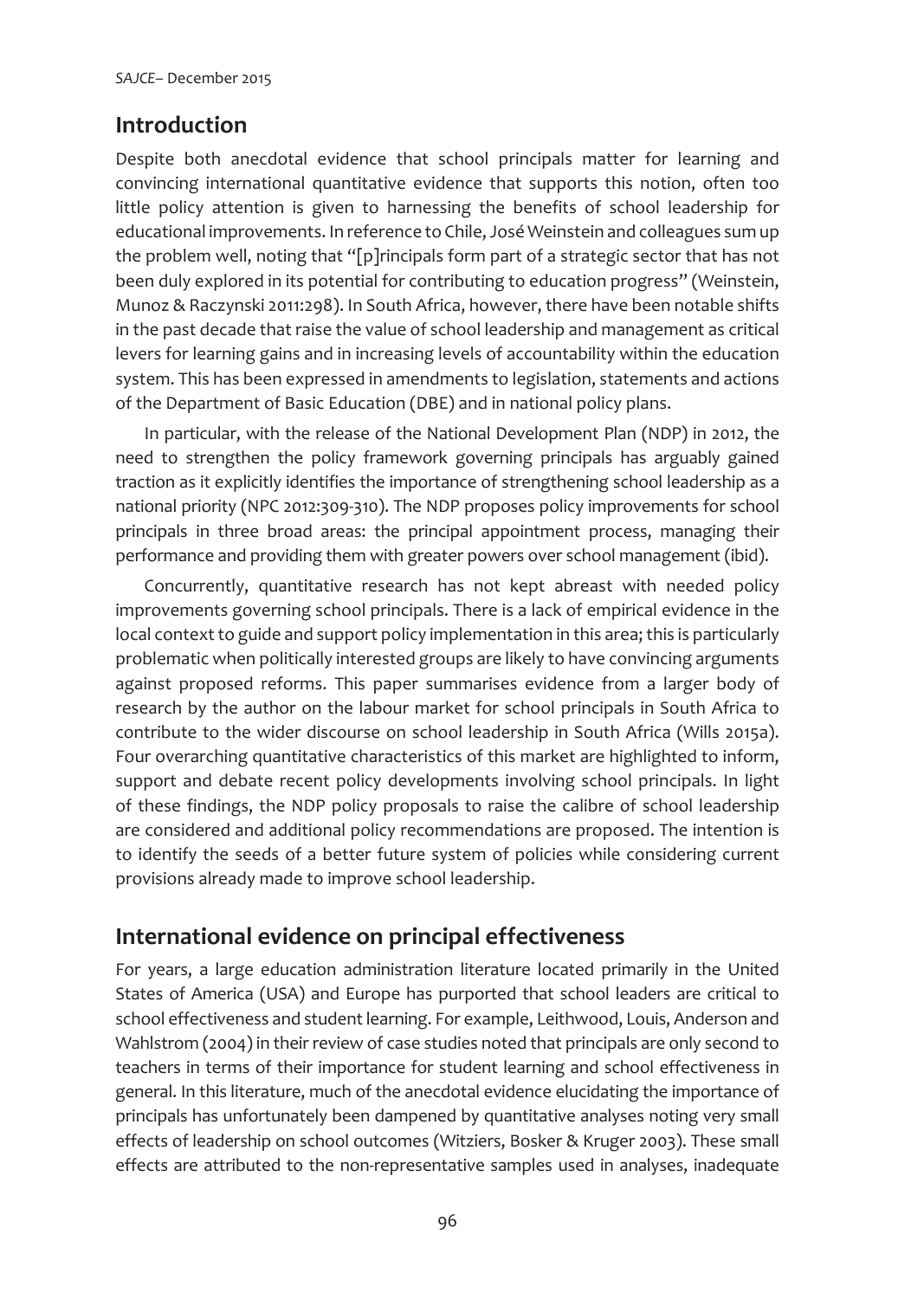quantitative methodologies adopted and narrow frameworks used in measuring leadership (Hallinger & Heck 1996; Robinson, Lloyd & Rowe 2008).

In the economics literature, a new and emerging evidence-base using large scale data sets and value-added models provide convincing evidence that school principals matter considerably for student learning (Branch, Hanushek & Rivkin 2012; Chiang, Lipscomb & Gill 2012; Coelli & Green 2012; Grissom, Kalogrides & Loeb 2012). Valueadded models identify the additional value that principals bring to student learning after isolating out the contributions of individual teachers, the school and also the ability and backgrounds of individual students. Widely cited research by Branch et al (2012) using data on schools in Texas, suggests that highly effective principals can raise the achievement of the average student in their schools by between two and seven months of learning in a school year; ineffective principals lower achievement by the same amount. These are educationally significant effects, second only to the direct effects of individual teacher quality on student learning. But the difference between teachers and principals is that principals affect *all* students in a school rather than just the students a single teacher instructs. The overall impact from increasing principal quality therefore substantially exceeds the benefit from a comparable increase in the quality of a single teacher (Branch, Hanushek & Rivkin 2013). The obvious implication of this international evidence is that the effective placement and distribution of principals across schools really matters for school effectiveness and student learning (Clotfelter, Ladd, Vigdor & Wheeler 2007; Loeb, Kalogrides & Horng 2010). Policy has an important role to play in ensuring that principals are distributed as equitably as possible across the school system, ensuring that the right principals are appointed and in raising the performance of existing leadership.

# **Background on policies influencing school leadership in the local context**

Beyond anecdotal evidence or findings from small case studies of schools, there is little to no research that has provided any systematic quantitative evidence linking school principals or their competencies to school performance in the South African context.1 Hoadley and Ward (2009) in their review of literature on school management and leadership reiterate earlier remarks by Bush, Glover, Bischoff et al (2006) that our understanding is limited in terms of how the actions and behaviours of school leaders in South Africa are contributing to or detracting from school functionality, particularly with respect to producing learning outcomes. One reason for this is that reliable

<sup>1</sup> The little we know about the practices of school leaders and managers and how their actions influence learning has been informed through a few case studies of schools, particularly exceptional schools that have achieved excellent academic results despite facing various school constraints. Christie, Butler and Potterton (2007) for example conducted case studies of 18 schools that achieved good to excellent results in the matric certificate. Their research concluded that effective leadership was a critical success factor explaining student achievement across these schools. There is also some suggestive evidence of the importance of school management more broadly for learning in schools (Taylor 2011; Taylor, Gamble, Spies & Garisch 2012.)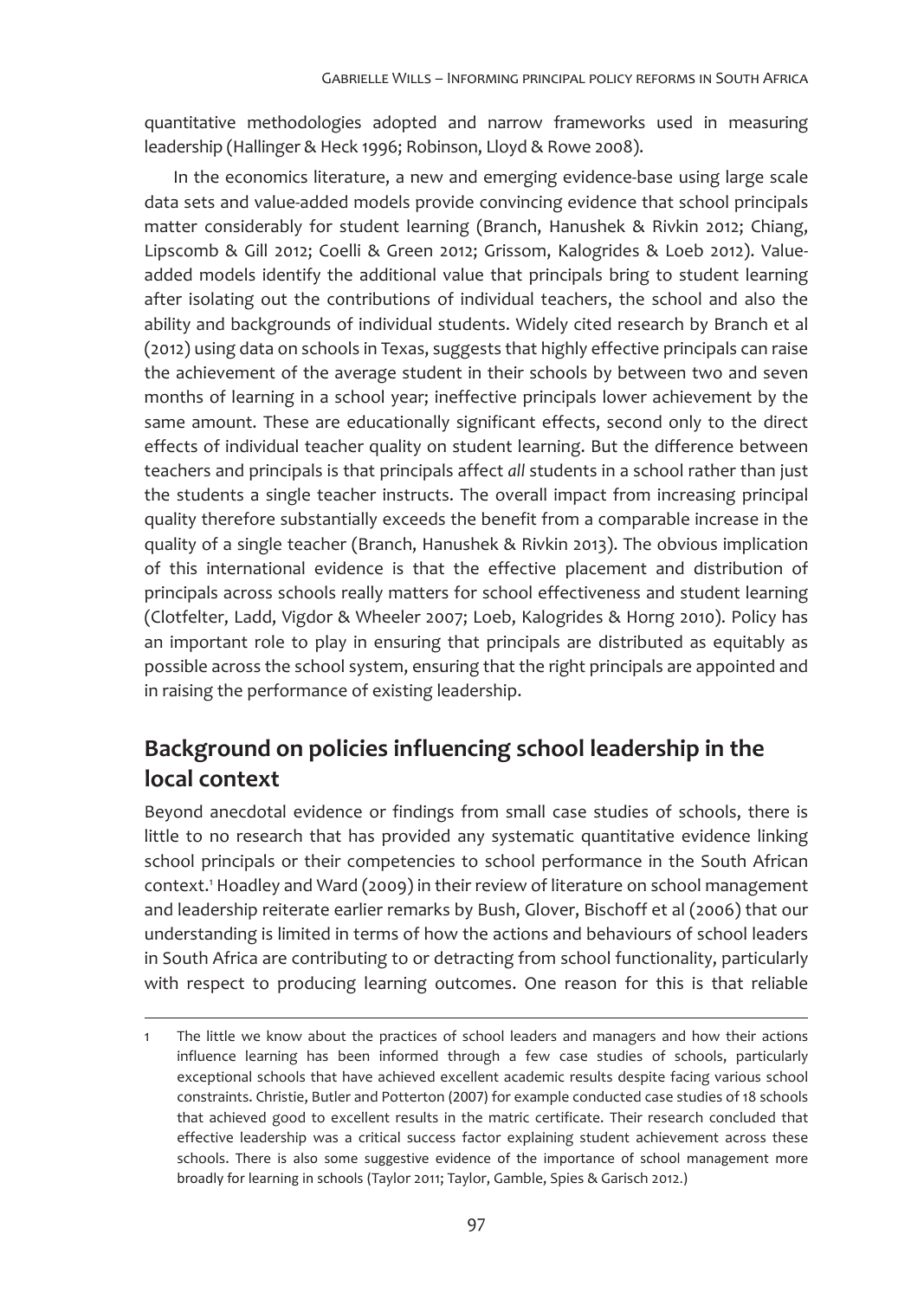quantitative research is hampered by the lack of representative data linking teachers and principals to students over time.

In the policy environment, however, there have been some interesting developments during the past decade. With promulgation of the Education Laws Amendment Act in 2007, more accountability for school performance was placed in the hands of principals as legislation required of them to plan for academic improvements in schools and report progress against school plans (RSA 2007). A recent example of how this legislation is used at a provincial level to improve accountability is a gazette released by the Western Cape Government Department that imposes binding performance indicators on schools, holding principals responsible for setting performance targets and implementing plans to achieve these targets (PGWC 2015). However, policies of this nature may not produce the kind of behavioural changes required for school improvement. There is considerable evidence that the majority of principals are complying and that they are developing improvement plans and performance reports in line with legislation (Taylor 2014). An analysis of the School Monitoring Survey of 2011 indicates that as many as 85% of schools had school improvement plans, 78% had academic improvement plans and a further 94% had academic performance reports (RSA DBE 2014a:24). Whether these documents are actually meaningful, of good quality and implemented to improve learning outcomes is another question. Accountability mechanisms must have clear links to school improvement rather than merely imposing another compliance burden on the system (Pritchett 2013; Taylor 2014). This should be a key consideration in the design and implementation of performance management systems affecting principals' work.

For the most part, principals' performance is still assessed in terms of the Integrated Quality Management System (IQMS) agreed to in 2003 (ELRC 2003). This system has a number of weaknesses in terms of both its design and implementation, which impedes its ability to introduce the levels of accountability initially intended. It has not provided sufficiently clear standards against which to assess the work of principals (Smit 2013). Attaining good ratings has been too easy (RSA DBE 2012:22). Moreover, many principals have often not been evaluated by their immediate supervisors (circuit managers) as initially proposed by the agreement: in the sample of schools visited by IQMS moderators in 2011/12 only 41% of principals had been evaluated by their circuit manager (RSA DBE 2012:44).

Finally, the 'carrots and sticks' of IQMS are arguably ineffective in inducing changes in behaviour. In particular, its capacity to introduce notable threats to job security is stifled in the face of stringent labour legislation and substantial union involvement which create significant barriers to dismissals. Van Onselen (2012) indicated that between 2000 and 2011 a total of ninety-seven educators were permanently struck off the register of the South African Council of Educators – an average of less than ten a year. However, estimations based on 2011 termination data from the DBE point to a much larger number of dismissals – roughly 350 per year across provincial departments. As a proportion of educators this is arguably still low at about one in 1 000 educators although this ratio varies across provincial departments. Using the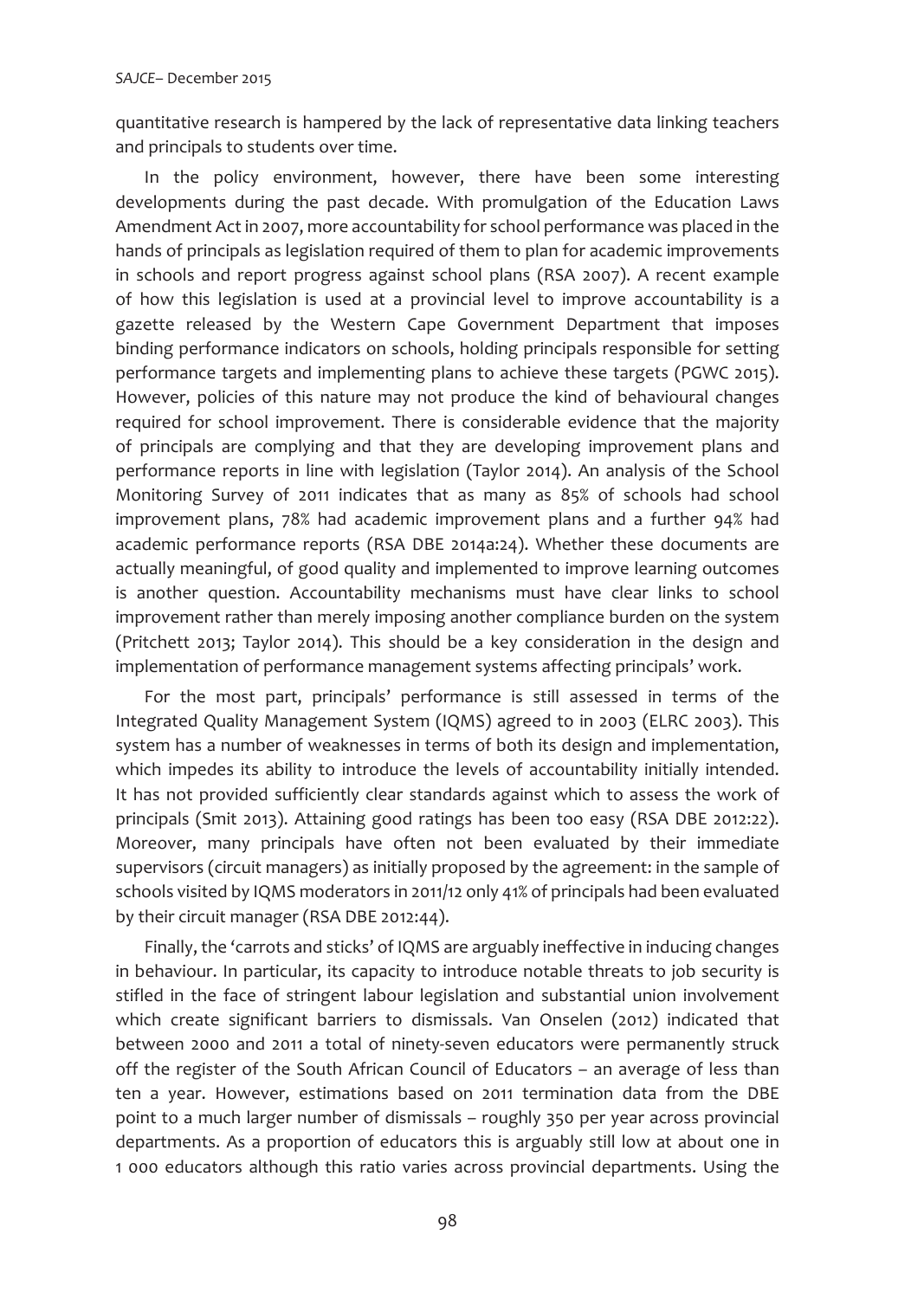same data, roughly twenty-two principals were dismissed in 2011, less than one in a 1 000 principals in South Africa. As a point of comparison, in the USA for example, roughly twenty-one in 1 000 teachers are dismissed annually for poor performance (Aritomi, Coopersmith & Gruber 2009).

The national DBE has made a number of statements pertaining to holding principals accountable for school performance through the introduction of new performance contracts (Khumalo 2011; Phakathi 2012). A draft performance agreement for principals was proposed by the DBE in June 2011 that would hold principals accountable for the performance of teachers and also student test results. Unfortunately, as explained in a succinct description by Louise Smit (2013) of these Educational Labour Relations Council (ELRC) negotiations during the past ten years, introducing more effective performance management for principals has been resisted by teacher unions, and the June 2011 proposal was withdrawn in 2012 (ibid).

In the context of weak existing accountability systems for school principals, the NDP reiterated the need for introducing performance contracts for principals and deputy principals aimed at improving their performance and targeting their training needs. It also advocated replacing underperforming principals; a proposal supported by current legislation. The Education Amendment Act of 2007 makes provision for tackling poor leadership in poorly performing schools through i) identifying underperforming schools, and ii) taking action to either counsel the principals of these underperforming schools or to appoint academic mentors to take over their functions and responsibilities for a period of time as determined by provincial Head of Departments (RSA 2007). In addition, the Employment of Educators Act makes provision for the dismissal, after an inquiry, of an educator who is unfit for the duties attached to his or her post. However, there are variations in the extent to which this is legislation is implemented. For example, in the Western Cape, an educator is six times as likely to be dismissed compared to an educator in Limpopo.

Importantly, the NDP also stresses the importance of making the right principal appointment at the outset. Nationally, appointment processes and short-listing criteria governing teacher and principal appointments are expressed in the Personnel Administrative Measures (RSA DoE 2003). After short-listing applicants who meet minimum appointment criteria, interviews are conducted at schools by a panel consisting of parents, the principal, a department representative (who may be the principal) and a union representative whose role is only to 'observe' that due process is followed. The panel then submits recommendations of their choice of candidate to the head of department who makes the final appointment decision (ibid:21). In recent years, various reports have highlighted the undue influence of unions in selection processes beyond mere observation. There have also been allegations of bribery, cronyism and concerns that School Government Bodies (SGBs) do not possess the necessary capacities to interview and select the right person for the job (Taylor 2014; NPC 2012; City Press 2014). In improving the appointment process for principals, the NDP recommends reducing the undue influence of unions in the appointment process while providing increased support to SGBs to fulfil their general mandate.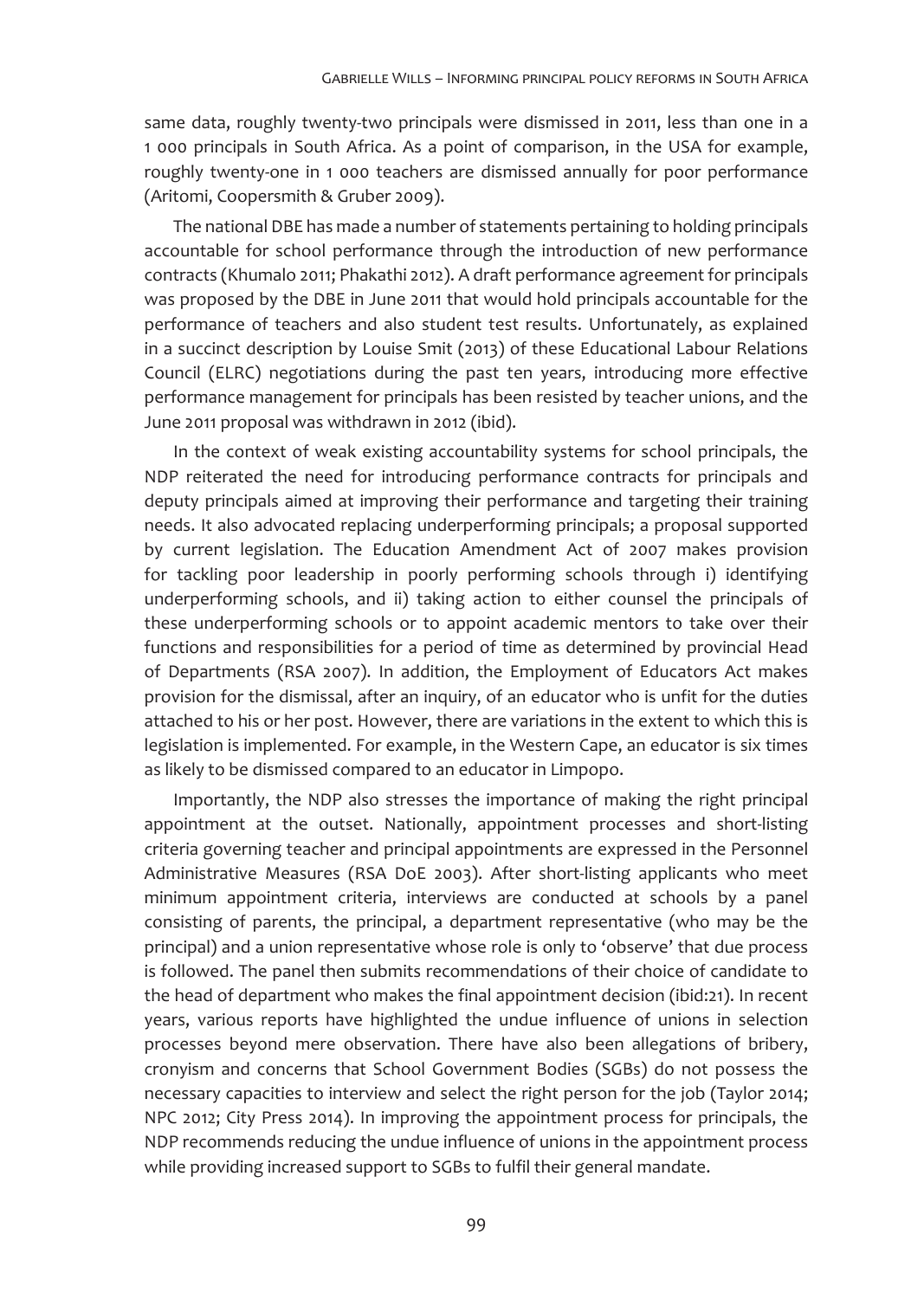It also suggests raising entry level requirements for principals where a prerequisite for principal promotion should be an Advanced Certificate in Education (ACE) in School Management and Leadership. As expressed in the Personnel Administrative Measures, observed credentials including qualifications and years of experience are the key criteria guiding principal appointments (RSA DoE 2003). However, these criteria do not substantially differ from that of an entry level teacher. In addition to raising the minimum entry level criteria for principal appointments, the NDP proposes augmenting the appointment process with competency-based assessments for principal applicants to determine their suitability and identify the areas in which they would need development and support. This in turn will limit the undue influence of unions and other interested parties in the appointment process, especially where an independent contractor manages this process.

These NDP proposals are the latest in a number of attempts to raise the calibre of school leadership. For example, raising minimum criteria for entry into principal positions was considered as early as 2007 through the initial introduction of the ACE programme in School Management and Leadership and its later review and redesign (Bush et al. 2009; NPC 2012). More recently, the DBE has set in motion a series of additional actions towards implementing policies in line with the NDP recommendations. In August 2014, a national gazette of a draft policy stipulating the Standard for Principalship was released for public comment (RSA DBE 2014b). The document outlined the qualities and competencies school leaders should have. As noted by Christie (2010), the setting of 'professional standards' for principals forms part of the broader drive for accountability. These standards are likely to form the framework on which competency tests and any forthcoming improved performance management systems for principals will be based. Moreover, provincial education departments in the Western Cape and Gauteng have already embarked on a process of piloting competency tests in the principal appointment process (RSA 2015). The DBE's commitment to this goal was also expressed in their 2015 Annual Performance Plan where the number of new principal appointments involving competency-testing was introduced as a key performance indicator in tracking the attainment of the DBE goals expressed in their *Action Plan 2019: Towards Schooling 2030* (RSA DBE 2015a; RSA DBE 2015b).

Despite the steps taken to accelerate policy developments for increased principal accountability, progress toward implementing these goals has been slow, particularly with regards to improving the principal appointment process. As presented in the next discussion, a substantial number of new principals have been appointed in recent years, but for the most part this has occurred in the absence of new legislated policies governing their appointment.

#### **Data**

The empirical results summarised in this paper have been drawn from an analysis of a panel data set of schools and their principals, constructed by matching South African payroll data on educators (referred to as Persal data) to administrative data collected on schools including the Annual Survey of Schools data, Snap survey data as well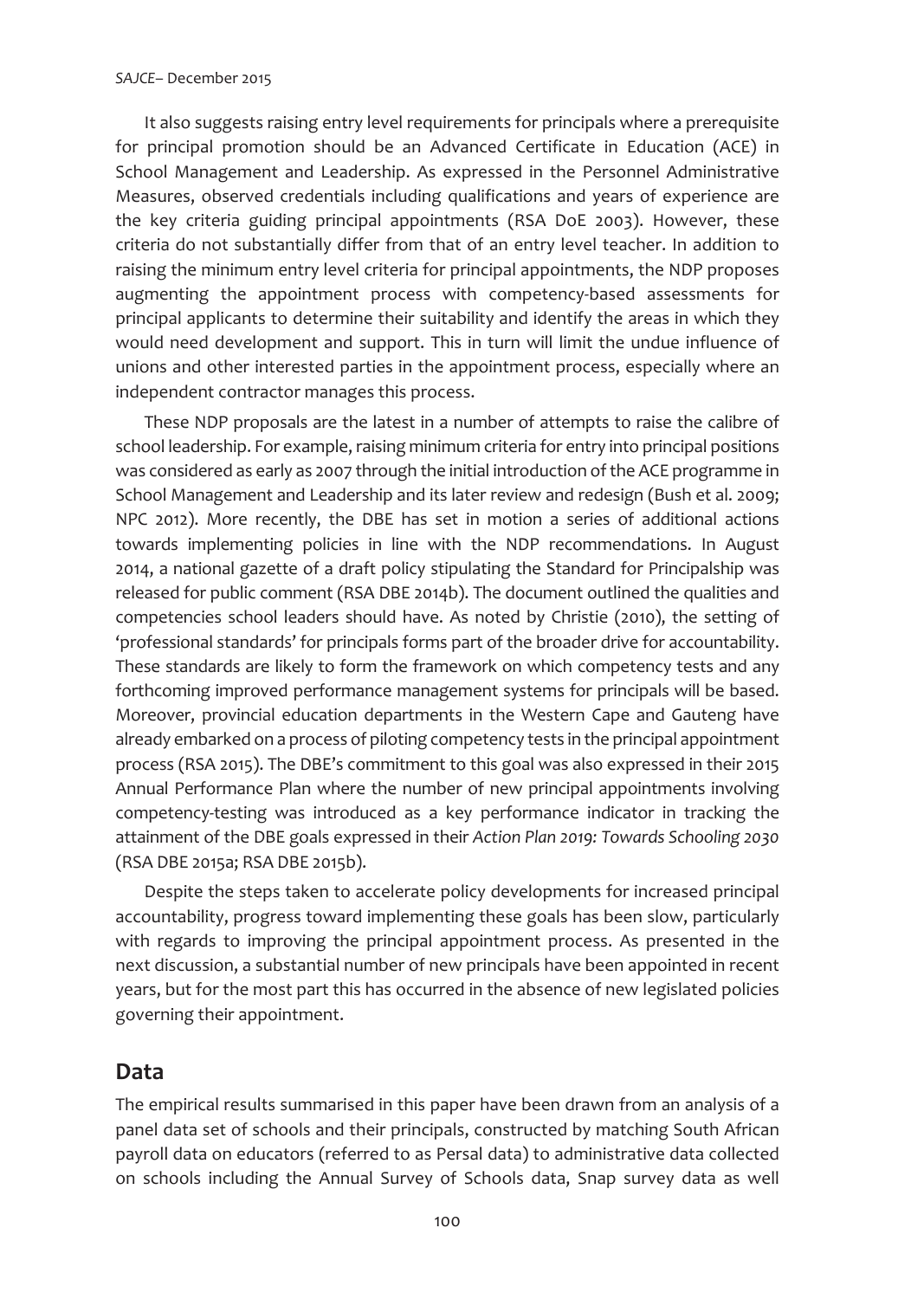as the EMIS master list of schools. Payroll data of individuals working in the public education sector was made available to the author for the months of September 2004, October 2008, October 2010 and November 2012.<sup>2</sup>

Connecting the administrative data sets is a challenging task. EMIS and payroll data are managed and collated by two distinct national departments and the different data sets were never designed to be used for analyses over time or for linking them together. Furthermore, systems for identifying schools are not the same across the two data sets. Payroll-school links are made through matching across two codes in payroll that point to school establishments. For a more comprehensive discussion of the matching process the reader is referred to Wills (2015b). For the total school sample, the number of successful matches is identified in Table 1. The number of ordinary public schools for each year is identified in the EMIS master list followed by the number of schools that are matched to at least one principal in payroll. In some schools there may be more than one principal identified in payroll but the analysis that follows is concerned with the main school leader. A small number of principals that could not be distinguished as the clear institutional leader in a school using the payroll post level rankings or salary indicators are excluded from the analysis. For each year, between 79% and 89% of ordinary public schools in EMIS are matched to principals, with the number of successful matches increasing in recent years.

|                                                | 2004    | 2008     | 2010    | 2012     |
|------------------------------------------------|---------|----------|---------|----------|
| Number of ordinary schools                     | 25 8 47 | 25 014   | 24 7 61 | 24 5 02  |
| School matched to at least one principal       | 20 5 31 | 22 2 9 6 | 22 148  | 21 9 3 9 |
| % of schools matched to at least one principal | 79.4    | 89.1     | 89.4    | 89.5     |
| School matched to a 'senior' principal         | 20 359  | 22 260   | 22 120  | 21808    |
| % of schools matched to 'senior' principal     | 78.8    | 89.0     | 89.3    | 89.0     |

#### **Table 1: Matching Persal and EMIS**

**Source:** EMIS and Persal. **Notes:** Schools are identified as public ordinary schools if they are primary, intermediate, combined or secondary schools. Educators in the Persal data are identified as principals if their rank title specifies that they are a principal. Where there are two or more principals in a school, only the clear institutional leader or referred to here as the 'senior' principal - identified as having highest post level among principals in a school or the highest salary - is retained in the sample. The reader is referred Wills (2015c) for a fuller treatment of the matching process.

<sup>2</sup> Access to Persal data was obtained through the Department of Basic Education in order to assess the degree to which different datasets could be merged with a view to monitoring the movement of staff across schools over time. Assistance from Martin Gustafsson at the Department of Basic Education in understanding the data is acknowledged. Snap data has recently been made publically available to researchers through the DataFirst Portal. Access to other non-public datasets was obtained through participation in a research project conducted for The Presidency and titled 'Programme to Support Pro-poor Policy Development' (PSPPD).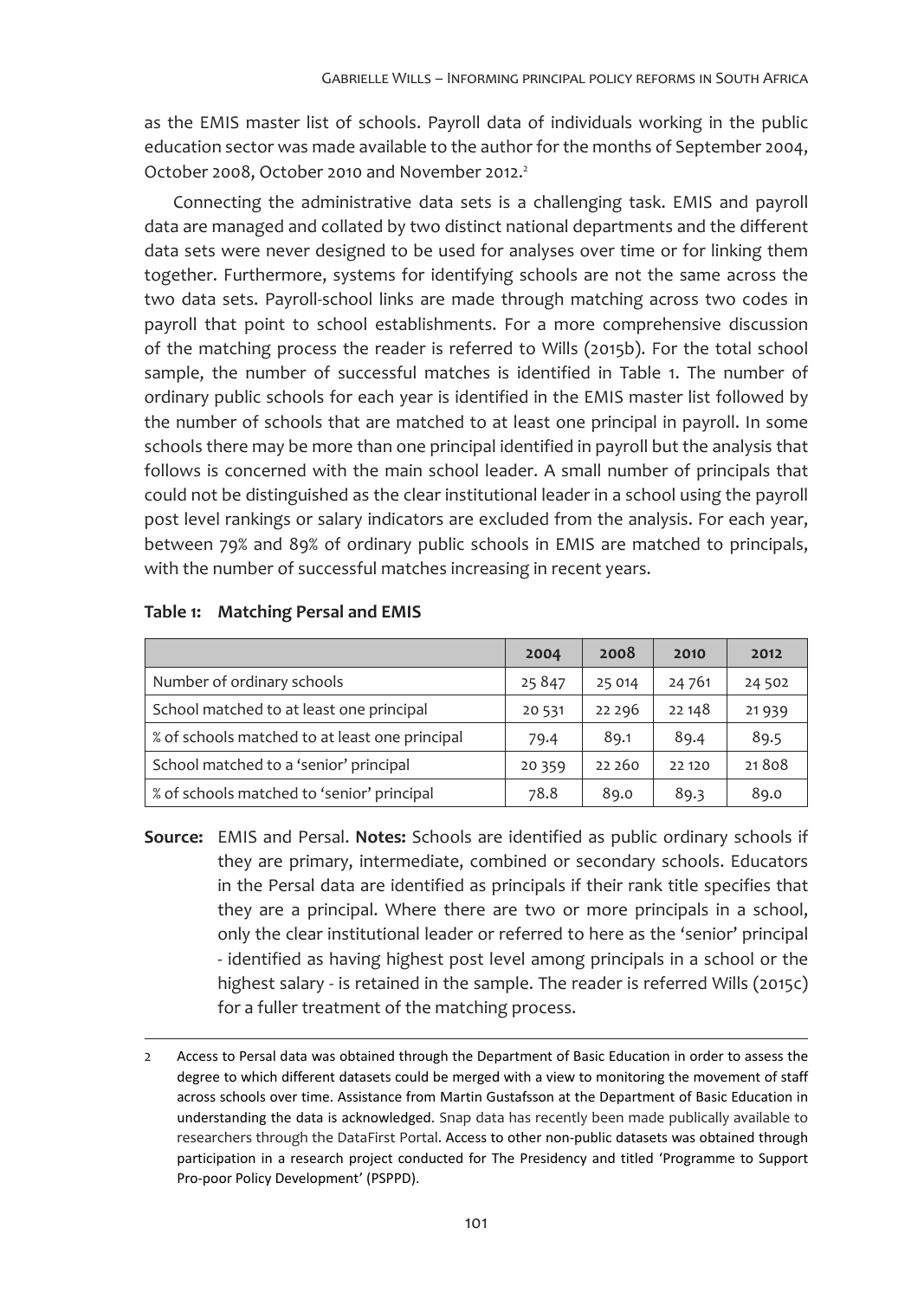Four characteristics of South Africa's cohort of principals are identified using the data which are relevant to the policy discussion on adopting more effective mechanisms for appointing principals, managing their pay and performance (Wills 2015a).

### **Characteristic one: An aging profile of school principals**

Internationally, teachers and principals are getting older and South Africa is no exception in this regard (Pont, Nusche & Moorman 2008). The average age of principals in 2004 was forty-eight years. In 2012 this average had increased to fifty-one years, closely approaching the average age at fifty-three years for principals in Organisation for Economic Co-operation and Development (OECD) countries (OECD 2014). Figure 1 compares the age distribution of principals in 2012 to that in 2004. Whereas 17% of school principals were aged fifty-five or older in 2004, two thirds were this age by 2012. In absolute terms, if almost a third of principals were fifty-five years or older in 2012, and we assume that they are likely to retire at age sixty,<sup>3</sup> as many as 7 000 outgoing principals may have to be replaced between 2012 and 2017. As a yearly average, this equates to about 1 100 to 1 200 principal replacements for retirement per year over this period, compared to a yearly average of about 350 to 500 principals required to replace retiring principals between 2004 and 2008. Proportionally more principal replacements will need to take place in wealthier schools given the differences in the age profile of principals across schools. In 2012, nearly a half of Quintile 5 schools had incumbent principals aged fifty-five years or older as opposed to 27% of Quintile 1 schools as identified in Figure 2. The demand for new principal replacements is considerably higher in poorer schools simply because there are more poor schools. Despite use of the term 'quintile' in the ranking of school wealth by the DBE, there is an unequal share of schools represented in lower quintiles.

<sup>3</sup> Mandatory retirement age for educators in South Africa is 65 years. However, where pensions are accessible at earlier ages the majority of teachers retire well before 65 years.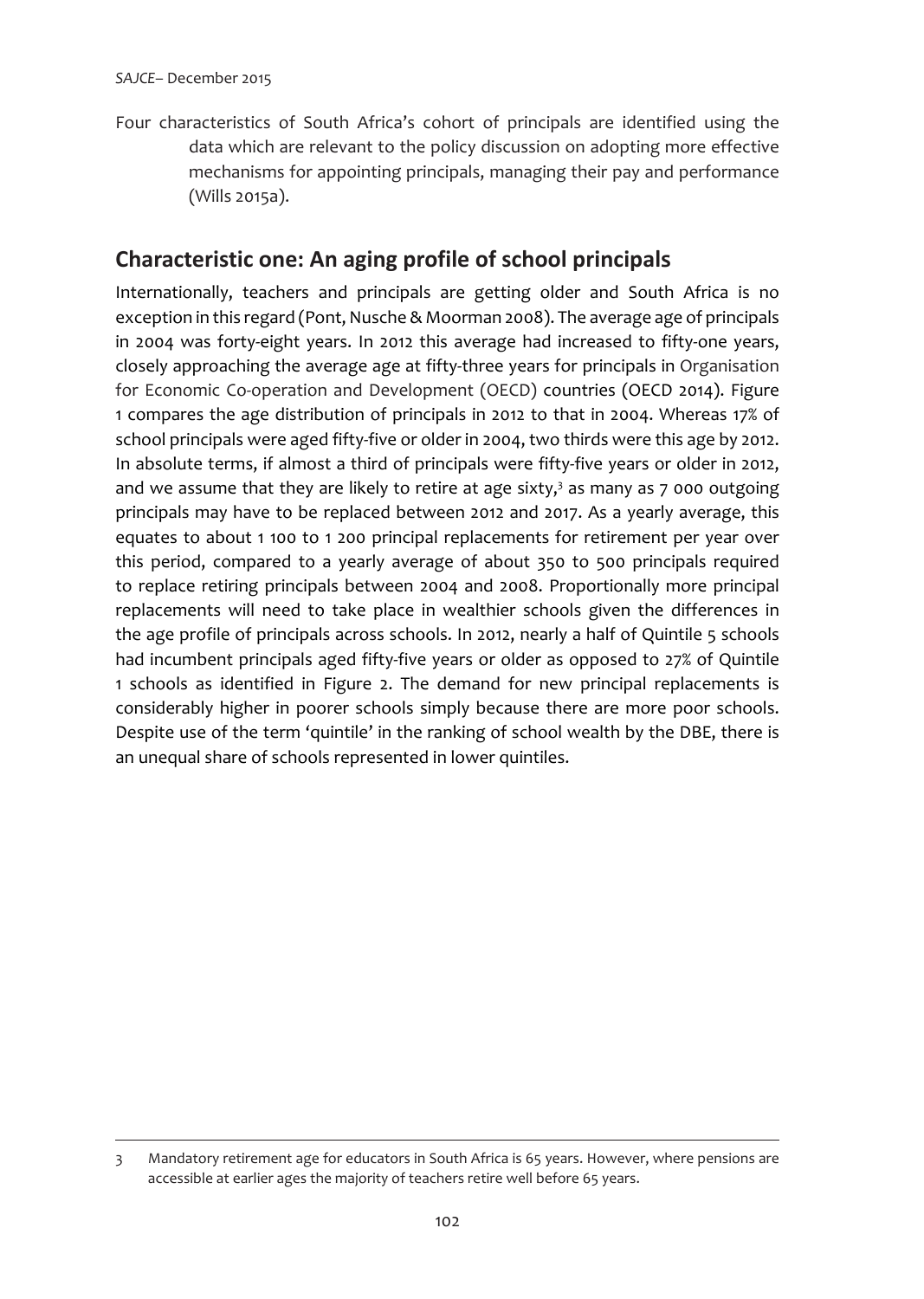

**Figure 1: Age distribution of South African school principals in 2004 and 2012**

**Source:** Persal-EMIS matched dataset. **Notes:** Calculations are based on a sample of principals in Persal that could be matched to a school and are identified as the clear institutional leader of the school. See Table 1.





**Source:** Persal-EMIS matched dataset, own calculations. **Notes:** See Figure 1.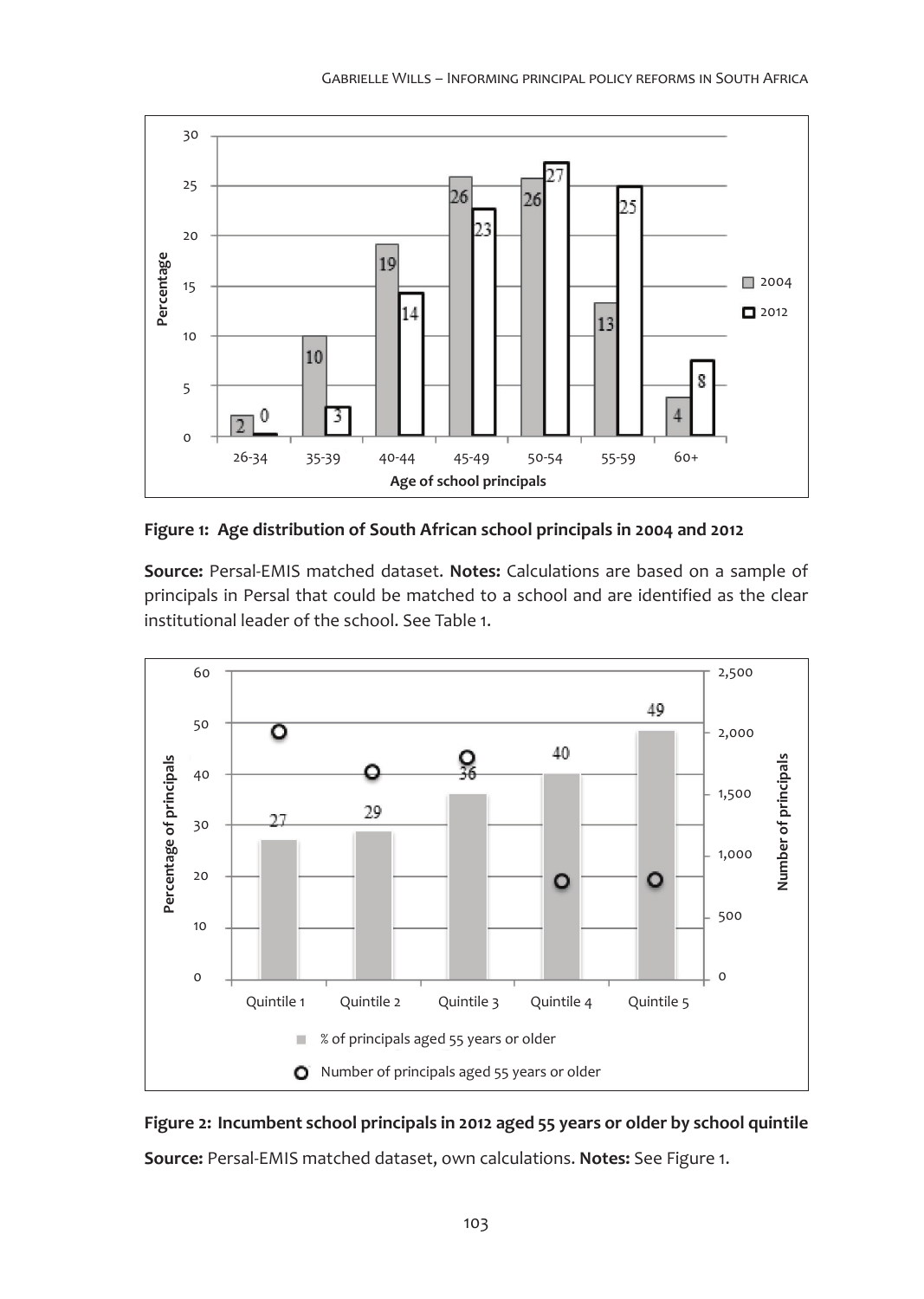The public education system is clearly facing a substantial number of principal retirements. Finding suitable replacements and managing leadership transitions poses a notable challenge for schools and provincial administrations. An additional complication in finding suitable principal replacements relates to the uneven age profile of teachers. In the recently released report on teacher demand and supply by the Centre for Development and Enterprise, the uneven spread in the age profile of teachers is apparent which has implications for the future supply of school leaders. The report provides an estimated teacher age profile in 2025 on the basis of the 2013 age profile of educators in South Africa, attrition rates and patterns of teacher retirement (CDE 2015). The report notes that there is a dip in the current teacher population at around thirty to thirty-four years who will move through the system. By 2025, the smallest number of teachers will be forty to forty-four years old, which is

[...] the age at which teachers typically have sufficient experience to be eligible *for senior management positions, such as principal, deputy-principal and HoD. The very small pool from which they can be drawn means that less experienced teachers may have to be promoted to those positions.*

CDE 2015:18

This statement, however, is based on the premise that experience is a valid indicator of principal quality and should guide the selection process.

The retirement of principals poses challenges for education planners (Wills 2015c) but it also provides an opportunity to raise the calibre of school leadership through the right appointments. As explained in a report on improving school leadership in OECD countries,

*[t]he imminent retirement of the majority of principals brings both challenges and new opportunities for OECD education systems. While it means a major loss of experience, it also provides an unprecedented opportunity to recruit and develop a new generation of school leaders with the knowledge, skills and disposition best suited to meet the current and future needs of education systems.*

Pont, Nusche & Moorman 2008:29

## **Characteristic two: The unequal distribution of principals across schools in terms of qualifications and experience**

A defining feature of South Africa's labour market for principals is that they are unequally distributed across schools with less qualified and less experienced principals typically represented in poorer schools (Figure 3).

In the education payroll data, qualifications of educators are identified using the Relative Educational Qualifications Value (REQV) system. This is a value ranking on a scale of ten to seventeen, where the determination of the REQV ranking is based primarily on the number of recognised full-time professional or academic years of study at an approved university, technikon or college of education, while taking into account the level of school education attained (RSA DoE 2003). Higher rankings are assigned to more advanced qualifications with implications for promotions, the status of contracts and salary levels. A REQV level ten, for example, is associated with having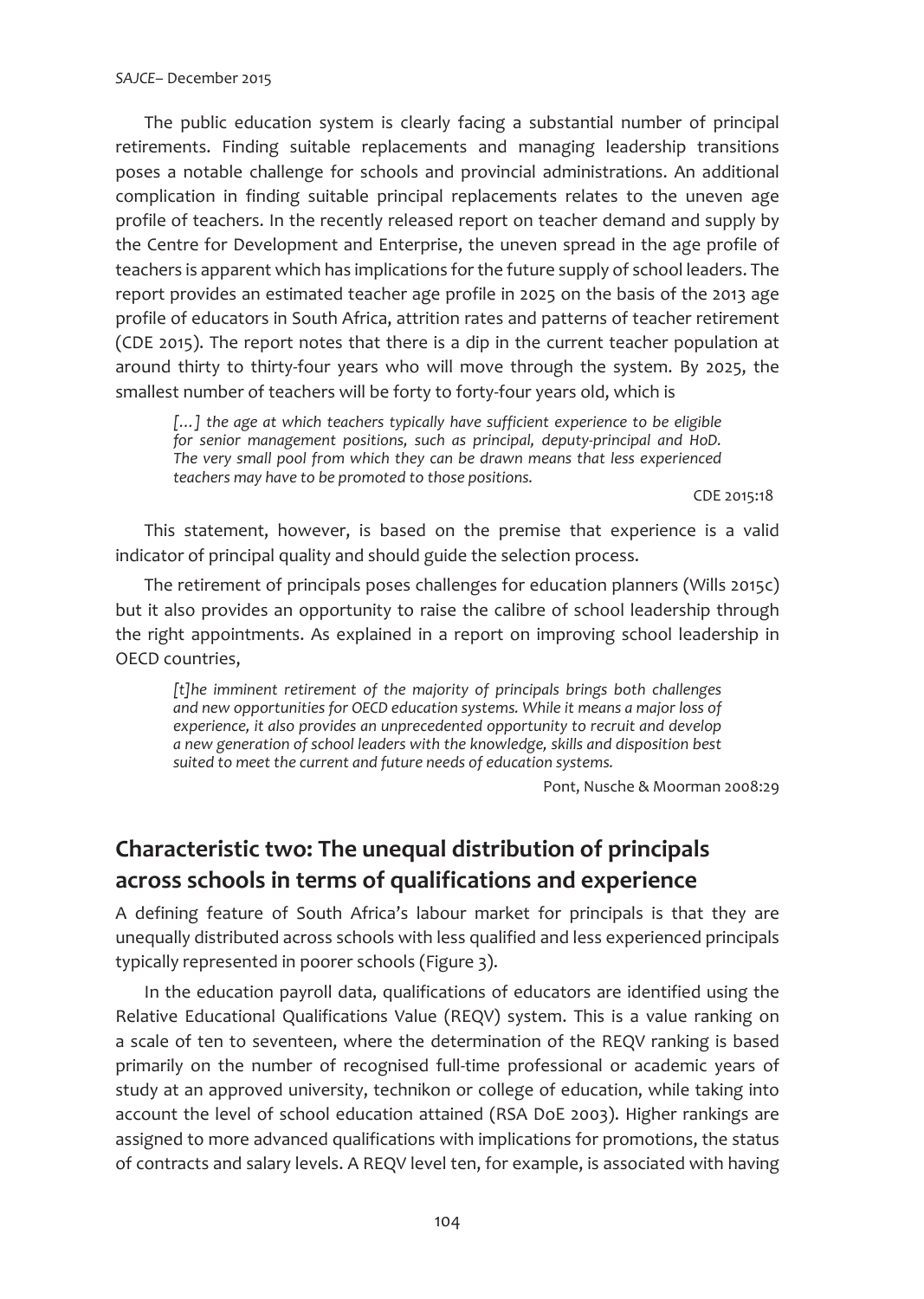at most a Grade 12 academic qualification and no teachers' qualification. A REQV level seventeen is equivalent to having Grade 12 plus seven years relevant training which includes at least a recognised master's degree. The minimum requirement for entry into a permanent teaching post is REQV level thirteen – a Grade 12 qualification plus three years of relevant training which is typically a three year teaching diploma.<sup>4</sup> In the figures presented, the quintile ranking of schools provided by the DBE is used as an imperfect measure of wealth status as no background data on schools or their students was available in the administrative data used. Identified as the poorest, Quintile 1 to 3 schools are non-fee paying while Quintile 4 and 5 schools receive much smaller state funding allocations but are left to determine the amount of school fees charged in consultation with parents.

In 2012, roughly 34% of principals matched to schools had REQV level fourteen signalling a four year bachelors' degree, 29% had REQV level fifteen and 21% were very well-qualified with REQV level sixteen or seventeen, equivalent to a post-graduate degree. A further 16% of schools had principals with a qualification ranking equivalent to an entry level requirement for a permanent teaching post (REQV level thirteen). The poorest schools are significantly less likely to have well-qualified principals than wealthier schools. For example, 38% of Quintile 5 schools have very well-qualified principals compared with only 14% of Quintile 1 schools.

In part, this unequal distribution is attributable to historically imposed policies that matched teachers and principals to schools along racial lines. During apartheid, the race of teachers and school leaders would have been matched to the race of the students in their schools with separate education departments formed to administer these segregated schools. Moreover, policies also favoured the educational advancement of the white race group over others, which meant that white educators would have been exposed to more training and academic opportunities than educators of other races. Although racial controls on schooling were lifted in 1994, there have been inertial influences of these state imposed controls on the patterns by which teachers and principals are positioned (otherwise referred to as 'sorted') across schools. This pattern is particularly strong in the case of principals given that the average principal in 2012 entered the education system twenty-five years previously, seven years before democratic freedom. Due to the fact that race had historically been tied to wealth and privilege, it is expected that less qualified principals are overrepresented in the poorer parts of the schooling system.

While inequalities in the qualifications of principals across school types may have been attributed to historically imposed policies, in the absence of apartheid controls on principal sorting, newly appointed principals in poorer schools continue to have substantially lower qualifications than those appointed in wealthier schools. This is

<sup>4</sup> The Personnel Administrative Measures identify the minimum qualification criteria for a permanent entry level teacher appointment as REQV level thirteen (RSA DoE 2003). In practice, however, this has increased to REQV fourteen where teachers should possess a four-year bachelor degree in teaching or a three-year degree in another subject area and one additional year specialising in education.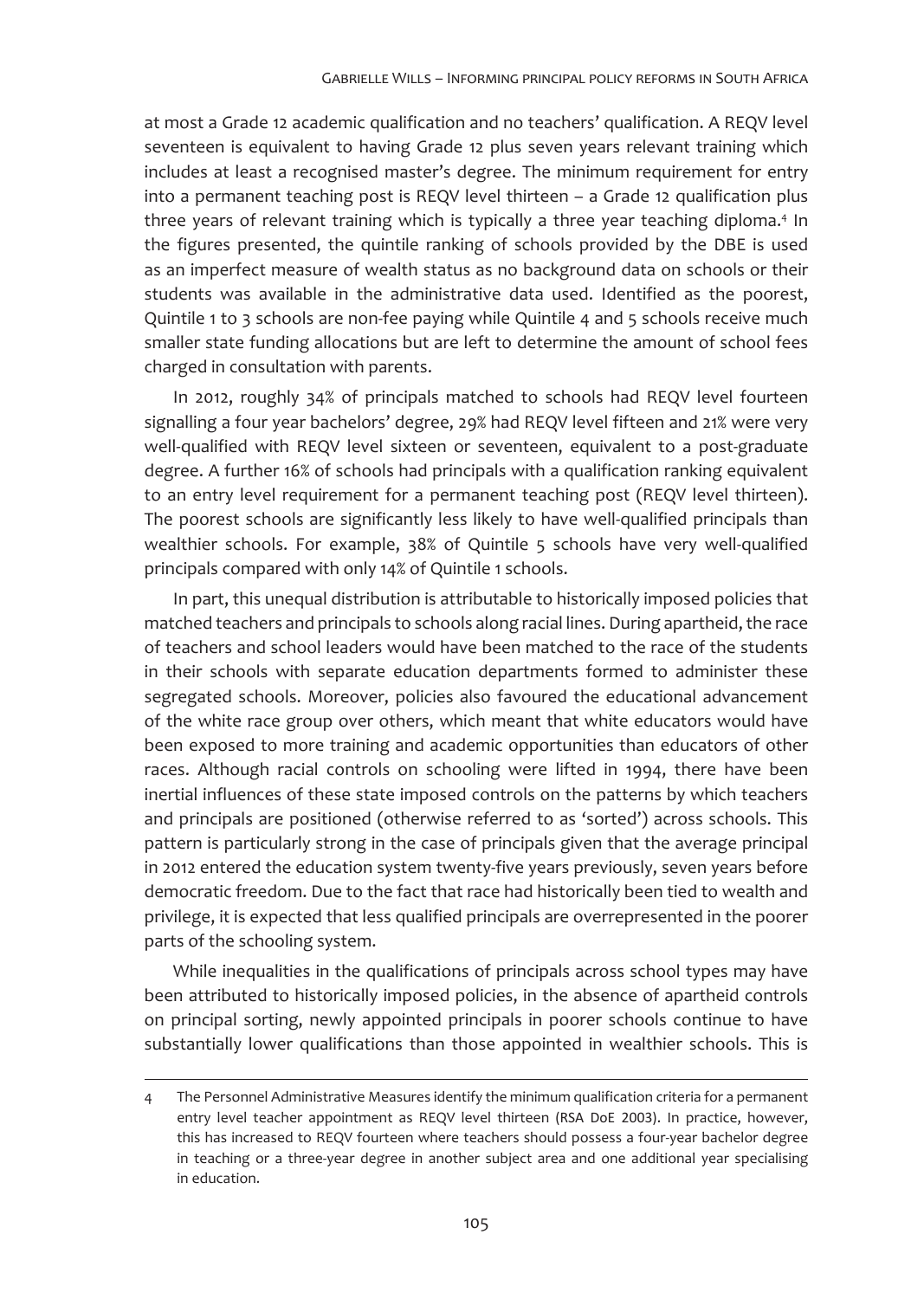shown in Figure 4 which presents the qualifications by school quintiles of principals newly appointed during the period 2008 to 2012 (incoming) and those of principals exiting the system (outgoing) over the same period. A second feature of the figure is that, with the exception of Quintile 5 schools, newly appointed principals have fewer qualifications than outgoing principals. Wealthier schools have historically had more qualified principals and continue to appoint increasingly better qualified candidates in comparison to poorer schools.



**Figure 3: Principal qualifications (REQV), 2012**

**Source:** Persal-EMIS matched dataset, own calculations. **Notes:** Not shown in the figure are almost negligible percentages of principals in each quintile that have a REQV level less than thirteen (i.e. under-qualified). Specifically 0.24% (18) of principals in Quintile 1 schools, 0.09% (5) of principals in Quintile 2 and 0.04% (2) of principals in Quintile 3 schools have a REQV level less than thirteen (i.e. under-qualified). Percentages add up to 100 % in each sub-group.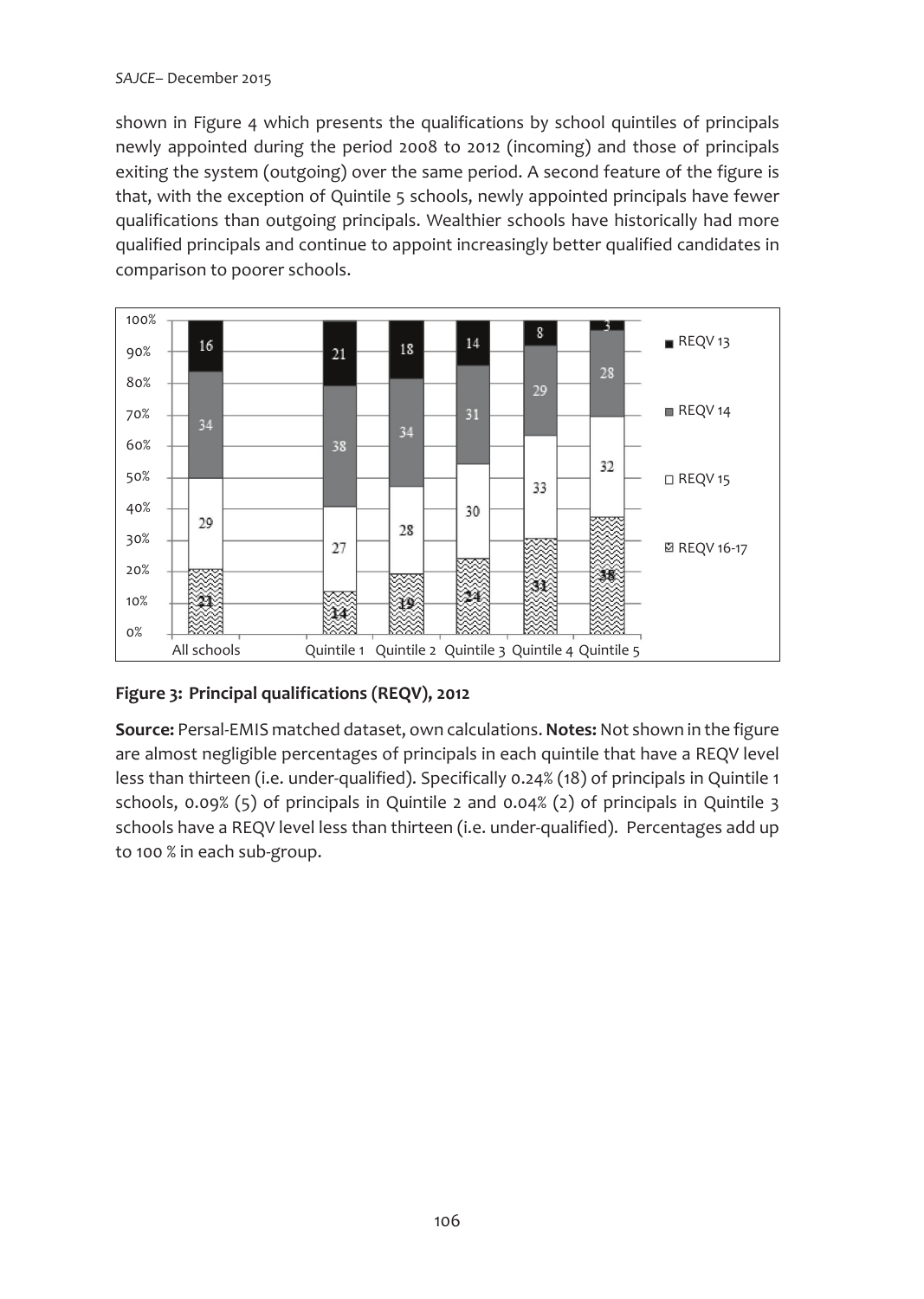

**Figure 4: Qualifications (REQV) of outgoing and newly appointed principals**

**Source:** Persal-EMIS matched dataset. **Notes:** Outgoing principals are principals (identified as the clear institutional leader) who leave the public education system either between 2008 and 2010 or between 2010 and 2012. Incoming principals are principals newly appointed in either 2010 or 2012 that were not identified as principals in Persal in previous periods. The graph shows the percentage of principals in each sub-group of schools who have a specific REQV level. Percentages add up to 100 % in each sub-group.

The observed differences in appointment across poorer and wealthier schools are mirrored in the years of service of newly appointed principals. The only available measure of experience is 'years of service'. This is not the same as total work experience in the education sector as individuals may have moved in and out of the public education sector. Nevertheless, it provides a close proxy for total experience in the teaching profession. The typical educator in South Africa has roughly twenty years of service before accessing a principal position for the first time, as shown in Figure 5. On average they will serve ten years in a principal post before exiting the system. In the poorest (Quintile 1) schools, however, principal positions can on average be reached three years earlier compared with positions in Quintile 4 and 5 schools. Access to principal promotion posts in poorer schools is therefore possible with lower qualifications and fewer years of experience. This finding holds even when controlling for compositional differences (including primary and secondary level, school size and teacher numbers) across schools.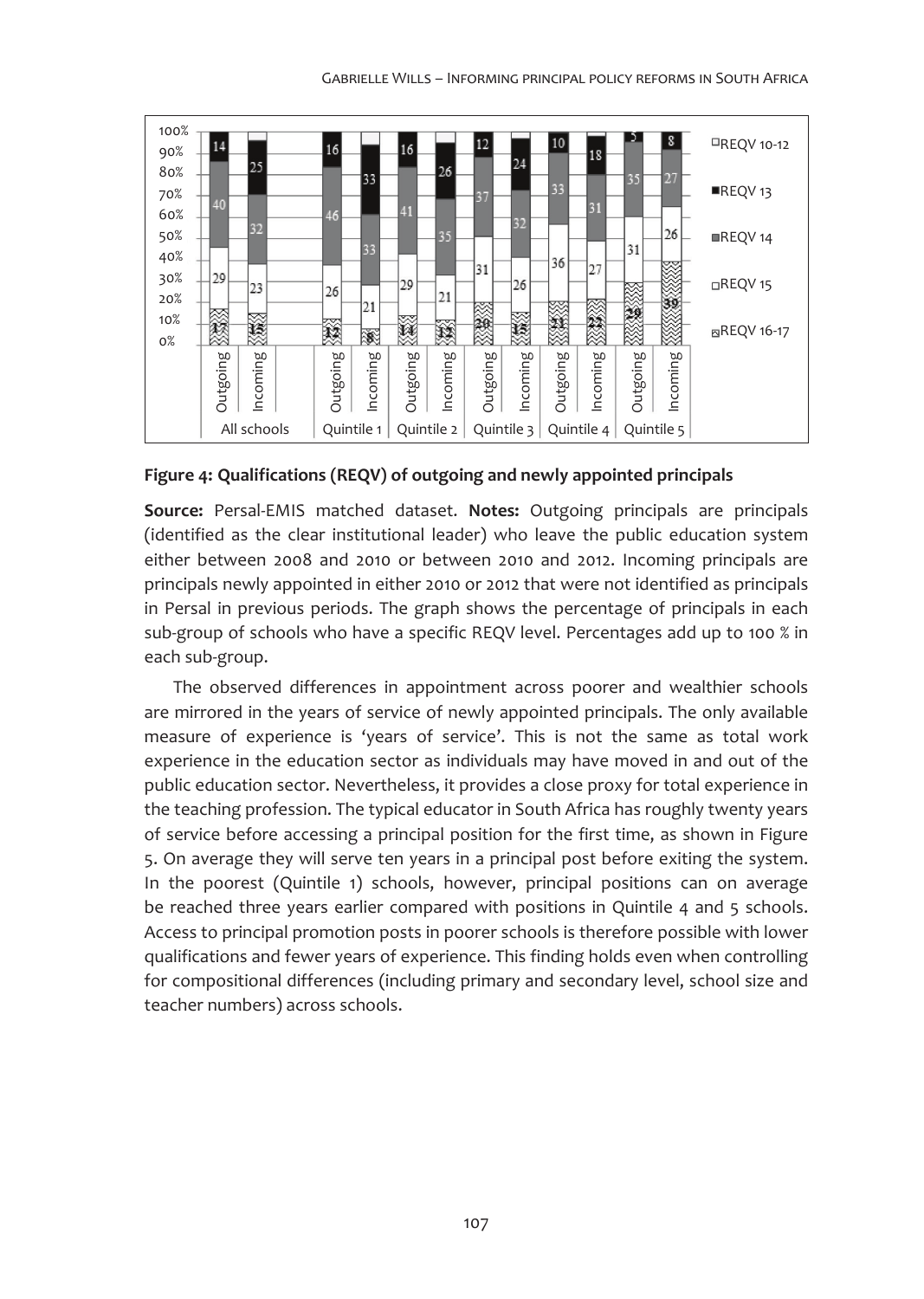

#### **Figure 5: Average years of service of outgoing, newly appointed and all incumbent principal**

**Source:** Persal-EMIS matched dataset. **Notes:** Incumbent principals are those who were identified as the main school leader in 2012. Outgoing principals are those principals who leave the public education system either between 2008 and 2010 or between 2010 and 2012. Incoming principals are those principals newly appointed in either 2010 or 2012 that were not identified as principals in Persal in previous periods. Total years as a principal is implied through differencing the years of service of newly appointed (incoming) principals from that of outgoing principals. Years of service in public education are not necessarily equivalent to total years of experience in teaching/school leadership if principals had worked outside of the public education sector. However it is likely to provide a very close proxy.

In designing policies to address this inequity, it is necessary to distinguish between two factors underlying principal sorting. Firstly, sorting is likely to be driven by the preferences of individuals for posts in wealthier schools. There may simply be a larger pool of good candidates available for posts in wealthier schools, particularly where teachers are more qualified in these schools. Secondly, there may be variations in the recruitment and selection processes across schools where wealthier schools impose more stringent appointment criteria and/or are more likely to follow due process. More research is required to disentangle how much each factor weighs on the patterns observed; however, policies would need to be targeted at both factors to improve the initial matching of principals to schools.

Inequities in the observed credentials of principals across different parts of the schooling system point to resourcing inequities and are clearly important to track given the historical legacy of apartheid policies. Moreover, if qualifications and experience are indicators of principal quality, the sorting patterns noted above pose concerns about the capacity of school leaders in the underperforming part of the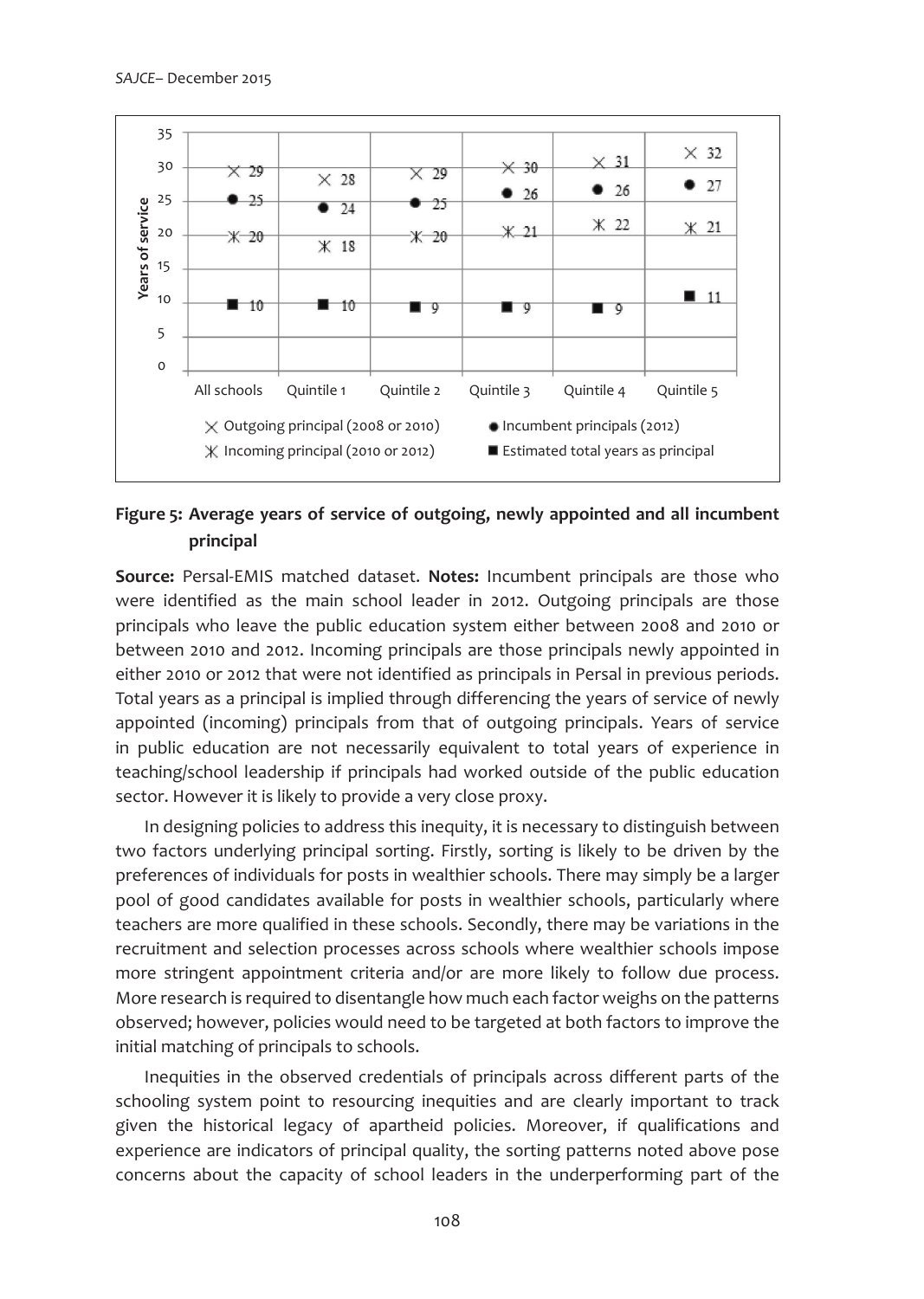school system to execute their roles and responsibilities. The question as to whether traditional credentials actually signal principal quality in South Africa is considered in the discussion that follows.

# **Characteristic three: Traditional credentials do not signal principal quality**

Internationally, credentials such as qualifications and experience are usually the key criteria used in the recruitment of teachers and principals and in determining their pay. South Africa is no exception in this regard. However, international studies provide mixed evidence that credentials have any bearing on actually raising student performance in schools (Ballou & Podgursky 1995; Clark, Martorell & Rockoff 2009; Eberts & Stone 1988). This is consistent with the evidence on whether teacher credentials provide an explanation for differences in student performance across schools (Clotfelter, Ladd & Vigdor 2010; Hanushek 2007). For example, in America both Eberts and Stone (1988) and Ballou and Podgursky (1995) found a negative correlation between school performance and principal education, as measured by advanced degrees and graduate training. Using a methodology that allows them to obtain more reliable estimates of how principal characteristics impact on student test scores than prior studies, Clark et al (2009) found little evidence of any relationship between school performance and principal education or pre-principal work experience. However, they did find a positive relationship between experience in a principal role and school performance as measured by mathematics test scores and student absenteeism.

Identifying whether observed credentials are a signal of quality has implications not only for designing effective selection processes, but it also has direct fiscal implications. Across the board, the qualifications of principals in South Africa have been rising. In just four years, between 2008 and 2012, about 3% more schools had principals with REQV level sixteen to seventeen, roughly equivalent to a post-graduate degree. However, in the majority of schools the rise in qualifications of principals is not due to the appointment of more qualified replacement principals compared with outgoing principals. Rather, incumbent principals are acquiring higher level qualifications while on the job through in-service training. This was evident in Figure 4 which compared the qualifications of newly appointed principals and those of principals exiting the system during the period 2008 to 2012. A similar pattern is observed with respect to teachers in general in South Africa who build up their qualifications on the job, often over many years (CDE 2015). While some may consider this a positive indicator of professional development and a signal of leadership quality improvements, the acquisition of higher level qualifications is not necessarily a route to improve skills but a way to advance along the salary schedule. Unless qualifications improve the proficiencies of school leaders this is unlikely to translate into improvements for the core outcome of concern, student learning. Instead, the system is at risk if principals access higher salaries with higher qualifications but fail to match their increased cost with added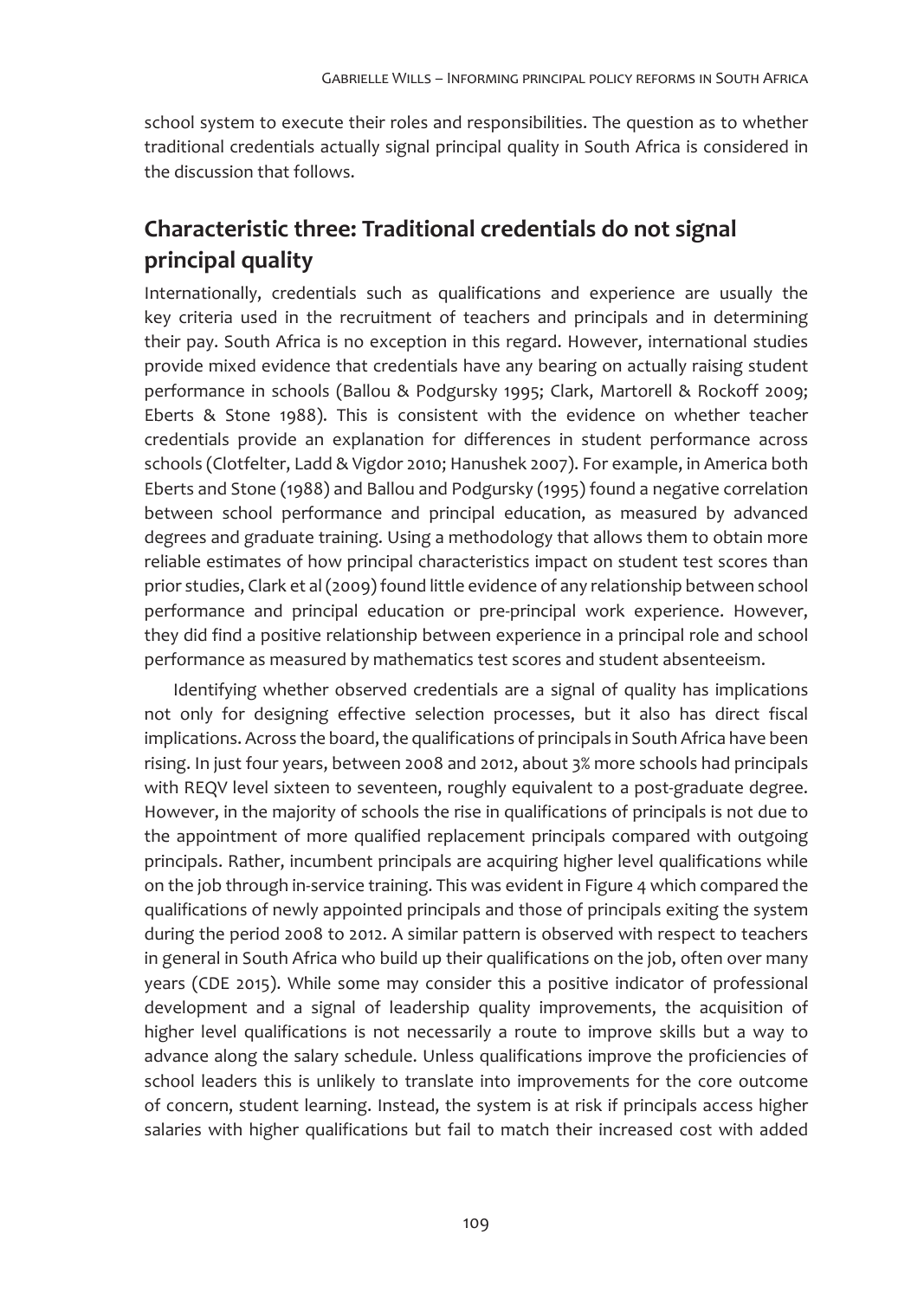value, for example through engaging in positive behavioural change, increased responsibilities or raising their performance.

In a working paper by the author that the present discussion draws from (Wills 2015a), an attempt is made to determine whether principal credentials, as measured by REQV levels and years of service, have an effect on school performance in South Africa. It is important to highlight that there are various challenges associated with estimating reliably how principal credentials are related to school performance. Different types of principals are attracted to different types of schools. Moreover, certain principals may attract or be attracted to different types of students. By exploiting the longitudinal nature of the panel dataset constructed for the study, an attempt was made to control some of these patterns of sorting to schools that may bias estimates of how principal characteristics affect school performance. A subset of the matched payroll-EMIS data set was used for the estimation, limiting the sample to schools that offered Grade 12 in 2008, 2010 and 2012 and could be connected to school matriculation examination outcomes in these years. The author drew on a school level examination series dataset constructed by Martin Gustafsson in modelling the impact of South Africa's 2005 provincial boundary changes on school performance (Gustafsson & Taylor 2013).

The results showed that in the majority of schools (Quintiles 1 to 3) principal credentials, as measured through REQV levels and years of service<sup>5</sup>, appear to have little observable impact on matriculation outcomes, specifically schools' percentage pass rate in the National Senior Certificate examination and the average mathematics score out of one hundred obtained by Grade 12 learners who take Mathematics. The results do not imply that school principals do not matter for school performance, but rather that the value they bring to schools is not signalled through their observed credentials as captured in the education payroll data. Due to the potential concern that REQV levels are not good measures of qualifications (Welch 2009), one is cautioned in implying that the educational qualifications of principals are not important for their performance. What is clear, however, is that the REQV level system is not an effective signal of principal quality in the majority of schools. While this estimation is still subject to some limitations, this is an important finding with implications for the design of recruitment policies and pay schedules.

### **Characteristic four: Low levels of mobility and high tenure**

The fourth feature of South Africa's labour market for principals is low levels of turnover. Although this has started to change in recent years, principal turnover rates, which include both attrition and mobility related movements, have historically been low. The average rate of turnover among principals ranged between 5% – 8% between 2004 and 2012, as reflected in Table 2. These turnover rates are not dissimilar to those observed

<sup>5</sup> It is entirely possible that years of service as a principal specifically, may provide a more useful indicator of a principal's capacity to execute his or her leadership function – principal experience may matter more than just teaching experience. But it was not possible to distinguish between years in a principal post from overall teaching experience in the public education sector with the data available. This is a limitation of the analysis.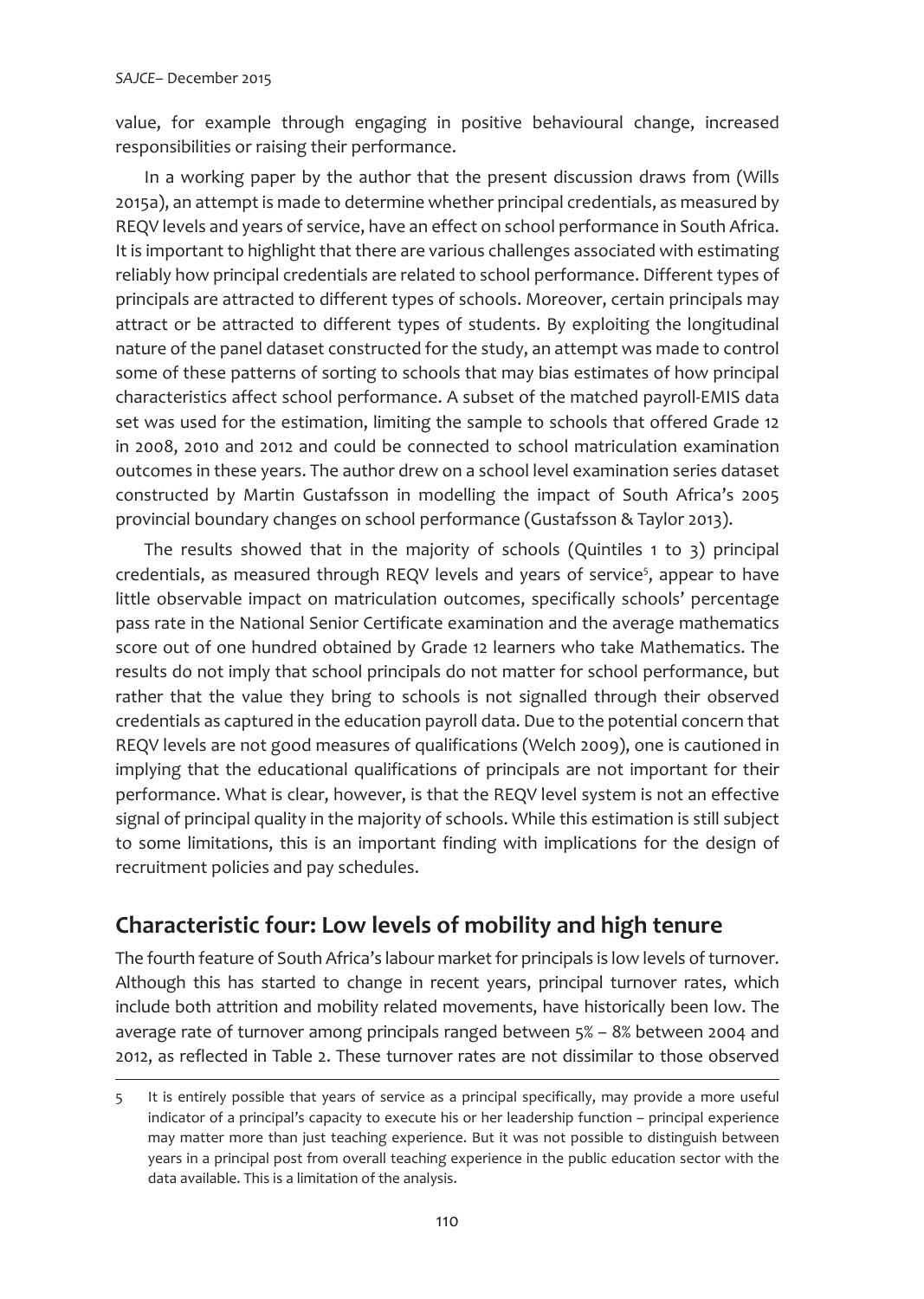among teachers in general<sup>6</sup>; but compared to employee turnover benchmarks in the local public sector and internationally they are comparatively low. For example, using twelve months of public sector payroll data over a one year period, Pillay, De Beer and Duffy (2012) calculated annual employee turnover rates across thirty-three South African public sector departments that range between 9% – 32%. As an international benchmark, about 20% – 30% of public school principals leave their positions each year in the United States (Beteille, Kalogrides & Loeb 2012; Miller 2013:71).

|           |                                              | <b>Principals</b>                                                           |                                           | Other Educators <sup>^</sup>                                                |
|-----------|----------------------------------------------|-----------------------------------------------------------------------------|-------------------------------------------|-----------------------------------------------------------------------------|
|           | <b>Turnover</b><br>over the<br>period $(\%)$ | Average yearly<br>turnover rates<br>(lower bound)<br>over the period<br>(%) | <b>Turnover over</b><br>the period $(\%)$ | Average yearly<br>turnover rates<br>(lower bound) over<br>the period $(\%)$ |
| 2004-2008 | 23.4                                         | 5.8                                                                         |                                           |                                                                             |
| 2008-2012 | 28.7                                         | 7.2                                                                         |                                           |                                                                             |
| 2008-2010 | 13.6                                         | 6.8                                                                         | 16.1                                      | 8.1                                                                         |
| 2010-2012 | 16.6                                         | 8.3                                                                         | 16.7                                      | 8.3                                                                         |

#### **Table 2: Turnover rates for principals and other educators**

**Source:** Persal-EMIS matched data **Notes:** Using principals as the unit of analysis, a principal is identified as transitioning by determining whether the school at which they held a principal post in the first period was different to their position in the second period. Therefore the calculation considers both mobility and attrition related turnover. The turnover rate is calculated by dividing the number of principals who transition as a proportion of all identified principals in the first period. Excluded from the denominator and numerator are principals who were identified in the payroll data in the second period but could not be matched to a school. This prevents ratios being inflated due to data matching problems. It is noted that yearly rates are arguably lower bound estimates as some principals may have moved more than once in each period. ^Other educators include teachers, departmental heads and deputy principals who can be matched to an ordinary school in EMIS data.

A key reason for low levels of principal turnover is that principal moves within the system are uncommon. Instead, the majority of the turnover is accounted for by

<sup>6</sup> Martin Gustafsson's report produced for the Department of Basic Education in 2009 entitled 'Teacher supply patterns in the payroll data', identifies six % year-on-year attrition for educators in South Africa. However he finds that attrition is halved if you exclude 'churners' being those that exit then return to public education. It is important to note that depending on the definition of attrition used and the data years considered in calculations, rates of attrition may vary considerably. Multiple years of data are required to fully account for multiple entries and exits of individuals (Gustafson 2009). The turnover rates that have been calculated in this paper for principals and other educators only calculate turnover between two points of data. Churning may occur between these data points.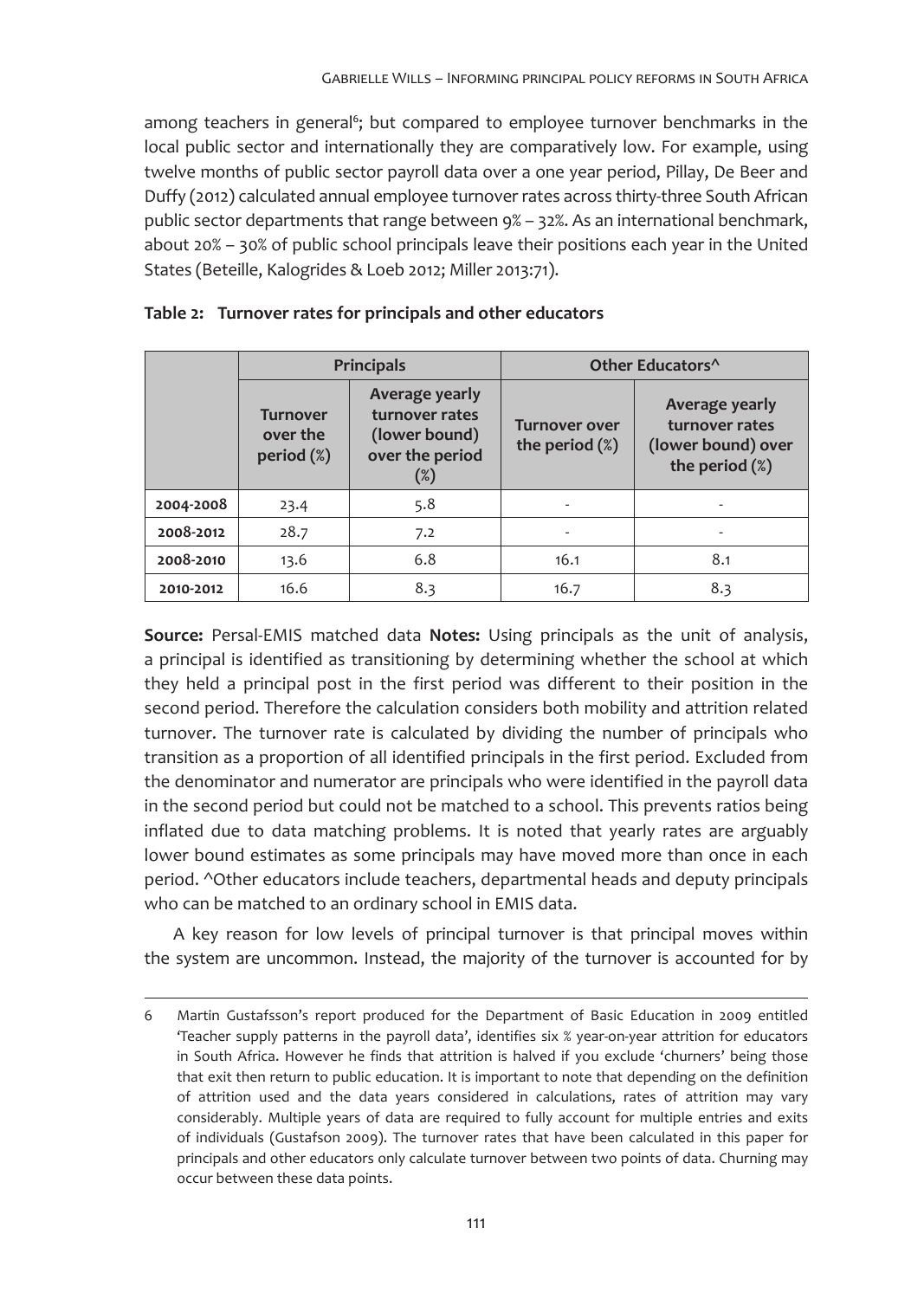attrition (i.e. moves out of the public education system). Between 2004 and 2008 attrition accounted for two-thirds of principal turnover. This rose to three-quarters between 2008 and 2012 due to rising retirement-related turnover. With little churning across schools, principal tenure among incumbent school principals closely follows their total years of principal experience. In the Verification-ANA 2013 questionnaire presented to roughly 2 000 school principals from a nationally representative sample of schools, principals were asked about their years of principal experience and tenure as a principal at their current school. The median years of total principal experience was nine years, only one year more than the median total years served in their current school.

An added feature of the low levels of mobility in the sector is that over half of newly appointed principals (55%) are promoted from within the same school. Table 3 identifies the position of principals in the data two years before they are identified as newly appointed principals. As expected a large proportion of newly appointed principals (41%) are promoted from deputy principal positions, and a third from head of department positions. Surprisingly, as many as 23% of newly appointed principals were only in a teaching post two years prior to their appointment as principal.

|                                         | Percentage |
|-----------------------------------------|------------|
| Position two years prior to appointment |            |
| Deputy principal                        | 40.8       |
| Head of department                      | 34.2       |
| Teacher                                 | 23.0       |
| FET/ABET lecturer                       | 0.1        |
| Administration post                     | 1.0        |
| Not in the public education system      | 1.0        |
| Total                                   | 100        |
| Position two years prior to appointment |            |
| Promoted from within the same school    | 55.3       |
| Promoted from a different institution   | 44.7       |
| Total                                   | 100        |

| Table 3: Positions from which newly appointed principals are promoted |  |  |
|-----------------------------------------------------------------------|--|--|
|                                                                       |  |  |

**Source:** Persal-EMIS matched dataset (2008, 2010 and 2012). **Notes:** Calculations are for 5 262 newly appointed (incoming) principals who are identified in either 2010 or 2012 as principals but were not identified as principals in Persal in previous periods (2008 and/or 2004).

There are likely to be various reasons for low levels of principal mobility, such as low relocation benefits, language and cultural factors or nepotistic appointment arrangements. International literature also indicates that low mobility may be strongly related to a lack of accountability measures affecting principals. When hardstakes performance management systems are in place with principal performance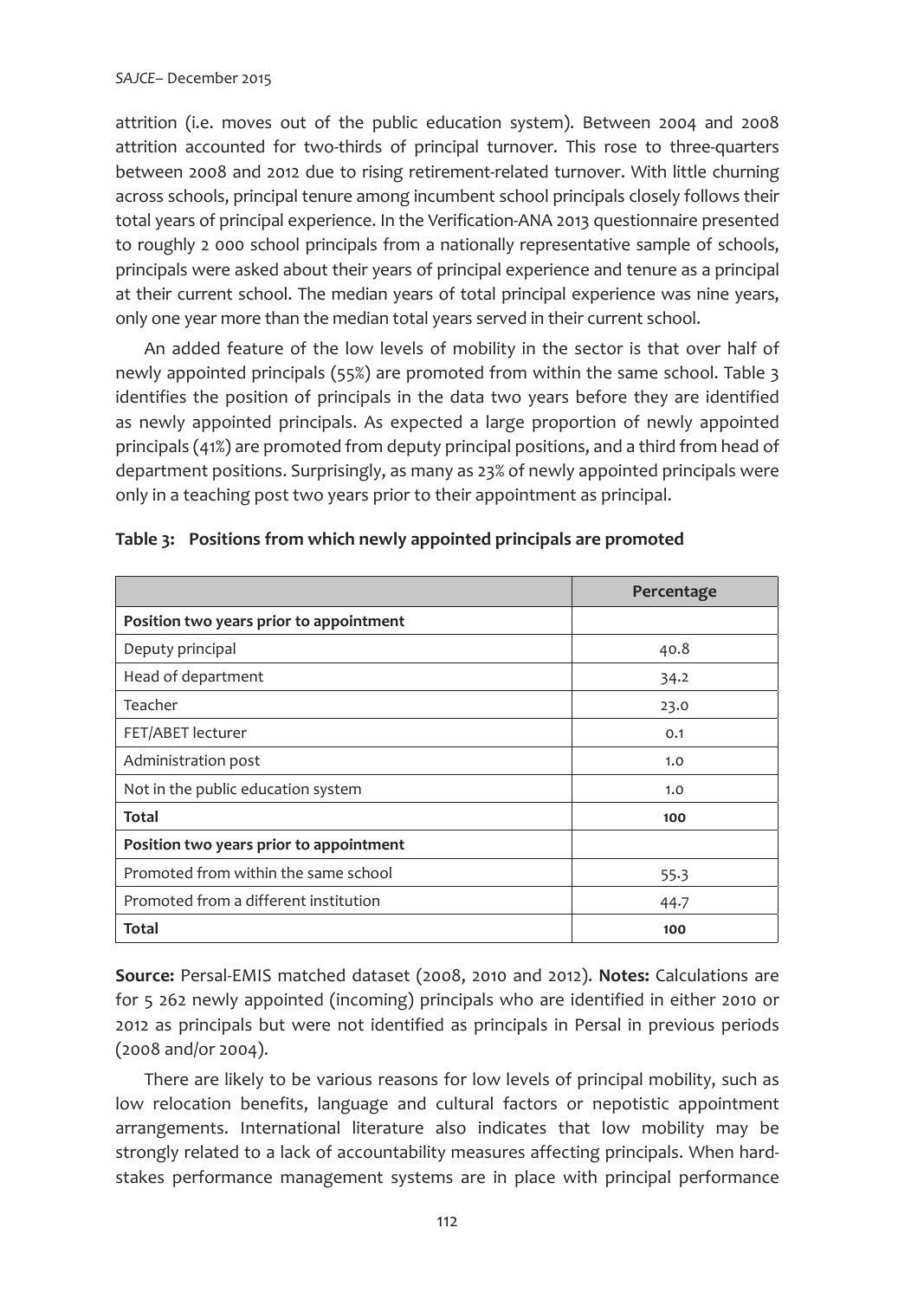evaluations based on school performance, job security concerns incentivise principals to move schools. For example Clotfelter et al (2007) found that in North Carolina in the USA, there was a sharp increase in rates of principal turnover in response to the introduction of the state's test-based accountability system. To avoid low performance ratings, principals are more likely to move from worse to better performing schools, which usually involves moving from poorer to wealthier schools (Branch et al 2012; Gates, Ringel, Santibanez et al 2006; Loeb et al 2010).

Where the current design of performance management systems for principals in IQMS is weakly linked to threats to job security or very favourable monetary rewards, it is unlikely to drive mobility related principal moves. Yet evidence suggests that there may be other incentives at play that affect mobility patterns. A combination of econometric and descriptive evidence using the payroll-EMIS matched dataset indicates that principals may view positions in slightly wealthier schools or urban schools as more attractive options. This is not surprising if associated working conditions in these schools are better than in poorer or rural schools. Furthermore, school-to-school transfer patterns suggest that principals seek positions in larger schools as opposed to smaller ones. This is not surprising since salaries are linked not only to qualifications but to school size.

The race of the principal relative to the race of the student composition of the school also appears to influence patterns of transfer in South Africa. In the literature from the United States, the likelihood that a principal or teacher leaves a school rises as the racial composition of the student body deviates from that of the principal or teacher (Gates et al 2006; Hanushek, Kain & Rivkin 2001). In the South African context, there is also evidence that the racial composition of students relative to the principal is significantly associated with their decision to move. Black principals are more likely to move out of a school if there is a non-majority black student enrolment. White principals are more likely to move out of a school when the majority race composition of the school is black. In this respect, historical patterns of principal sorting to schools along racial lines continue to persist through patterns of principal transfers.

In summary, this section has identified that the South African labour market for principals is characterised by low levels of mobility. With low numbers of school-toschool transfers, principal transfers within the system do not pose a substantial threat to widening existing inequalities in the distribution of principals across schools. However, among those principals who do move within the system there appear to be incentives operating in the direction of increasing existing inequalities, specifically where race informs transfer decisions.

#### **Discussion: Evidence informing policy**

The preceding discussion has highlighted four overarching characteristics of the labour market for principals. In summary:

1. The age profile of principals has been rising, indicating the need for a substantial number of principal replacements in the near future. While proportionally more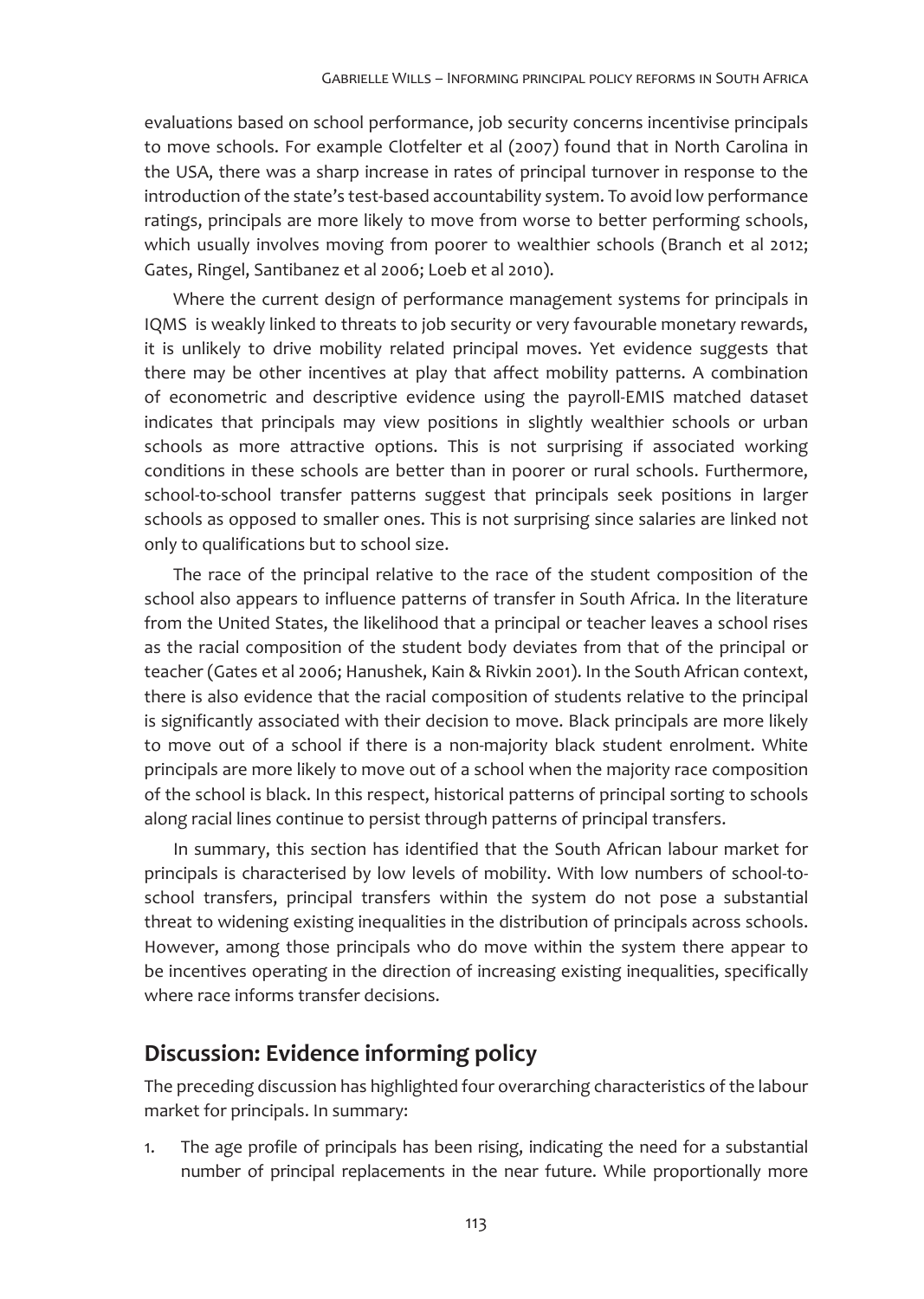retirements are taking place in wealthier schools, the absolute demand for principal replacements is highest in the poorest schools. Moreover, the demand for replacement principals is particularly large at the primary and intermediate school level comprising over 60% of anticipated principal replacements due to retirement.

- 2. Principals are unequally distributed across schools with less qualified and less experienced principals represented in greater proportions in poorer schools. Initial matching of new principals to schools continues to persist in line with historical patterns.
- 3. There is some evidence that in the majority of schools principal credentials as measured in the educator payroll data, namely REQV levels and years of service, have little observable positive relationship with school performance as measured by matriculation outcomes. This does not imply that qualifications are not important. Rather the value principals bring to schools is not signalled through their observed credentials as measured, specifically, in the educator payroll data.
- 4. Despite rising levels of retirement related attrition, low levels of mobility and consequently high levels of average tenure characterise this market. Although the number of within sector transfers is low, there is some evidence that among principals who move from school to school, transfer patterns tend to exacerbate existing inequalities.

In a sector characterised by low levels of mobility and high levels of tenure, policies should be aimed at improving the initial match of principals to schools while developing the effectiveness of incumbent principals over their length of tenure. Moreover, where observed credentials provide weak signals of quality, policies guiding the selection and rewarding of principals should extend beyond qualifications and experience to identify expertise and skills that better signify quality.

In light of this, the relevance of proposed policies in the National Development Plan (NDP) to improve the calibre of school leadership is considered, and for ease of reference summarised in Table 4. The findings strongly support proposals to i) introduce competency-based assessment in the appointment process and ii) implement performance management for incumbent school principals aimed at increasing the quality of leadership provided to schools. However, the design and implementation of these policies are important to ensure that they generate the desired outcomes and this warrants additional research. In brief, some issues are discussed in this regard.

Competency-based testing should be designed to identify competencies that distinguish better quality school leaders from weaker ones. Currently little evidence exists on the types of skills or attributes that matter for school performance in the South African context. What is clear from both local and international literature, is the need for principals with a strong instructional focus who lead the activities of the school to focus on the core business of teaching and learning (Bush et al 2006; Hallinger & Heck 1996).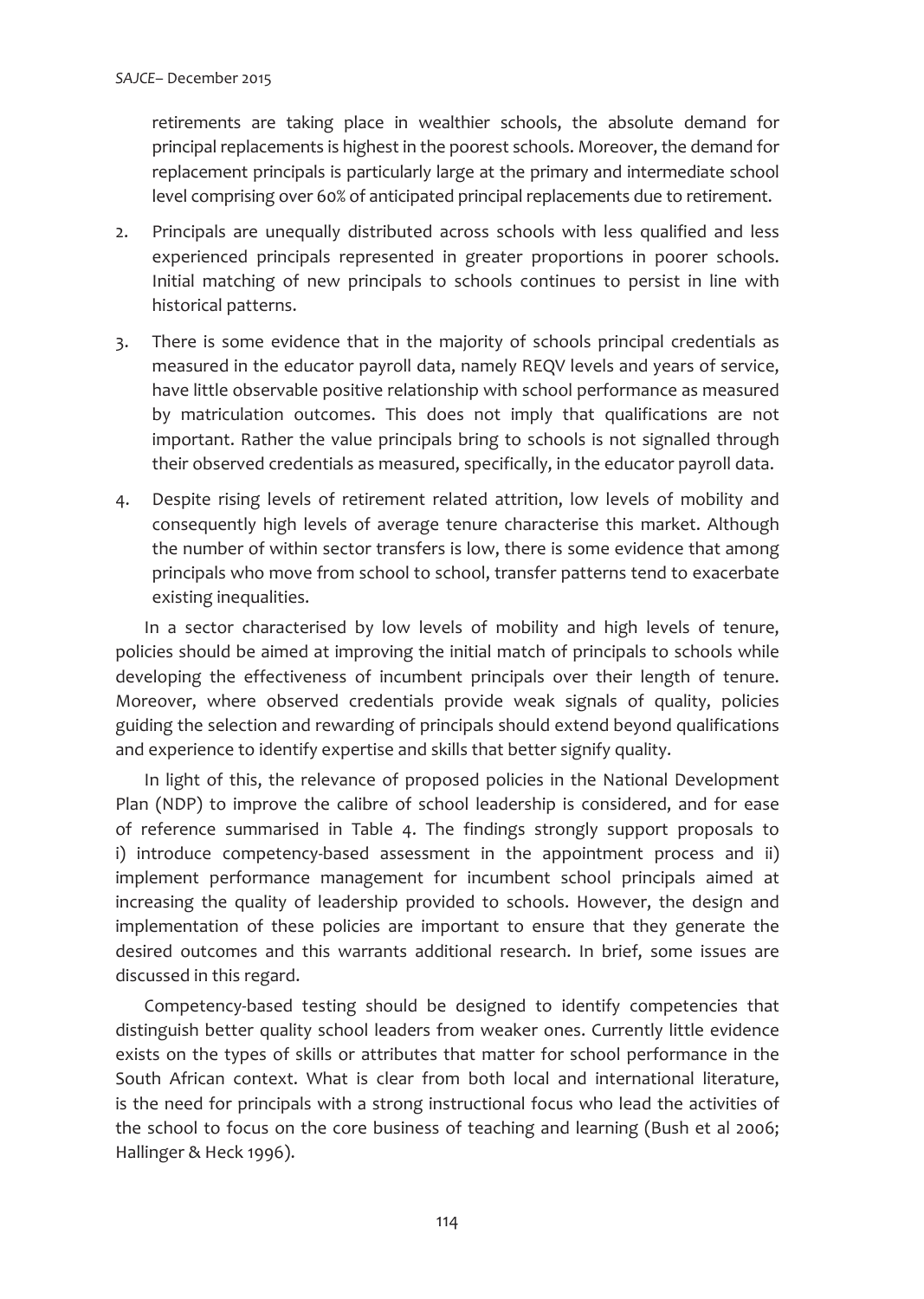Improving performance management systems for principals, either in the existing IQMS or in designing a replacement system, is complex. It involves issues such as what performance criteria are monitored, who evaluates performance and how it is rewarded. Performance must be assessed in terms of standards for leadership and managerial behaviours that are logically linked to learning improvements in schools. Alternatively, performance may be directly measured by improvements in student learning in the schools principals lead. A clear weakness with the existing IQMS is that, although management and leadership evaluation criteria are included, the evaluation of a principal's role is not treated distinctly from his or her role as teacher (Smit 2013). IQMS is also not linked to measurable indicators of school performance. Of course, identifying suitable learning indicators against which to measure performance is a notable challenge in designing a new system. While the Annual National Assessments (ANA) provide a very useful mechanism for diagnosing learning deficits (and are an important addition to accountability more broadly), in their current form they have shortcomings. Progress is needed in ensuring that ANAs become a truly standardised test before considering them as measures for tracking learning improvements over time, let alone rewarding schools and principals for these improvements. Currently ANAs are not designed to be compared over time (John 2012; Taylor 2012). Moreover, linking principal performance to student test scores, for example, poses potential threats of introducing perverse incentives. For example, principals may move out of schools with underperforming students and transfer to more attractive schools. This pattern of transfer typically involves moving out of poorer schools, thereby aggravating existing inequalities in the distribution of principals and reducing the pool of applicants for posts in underperforming schools.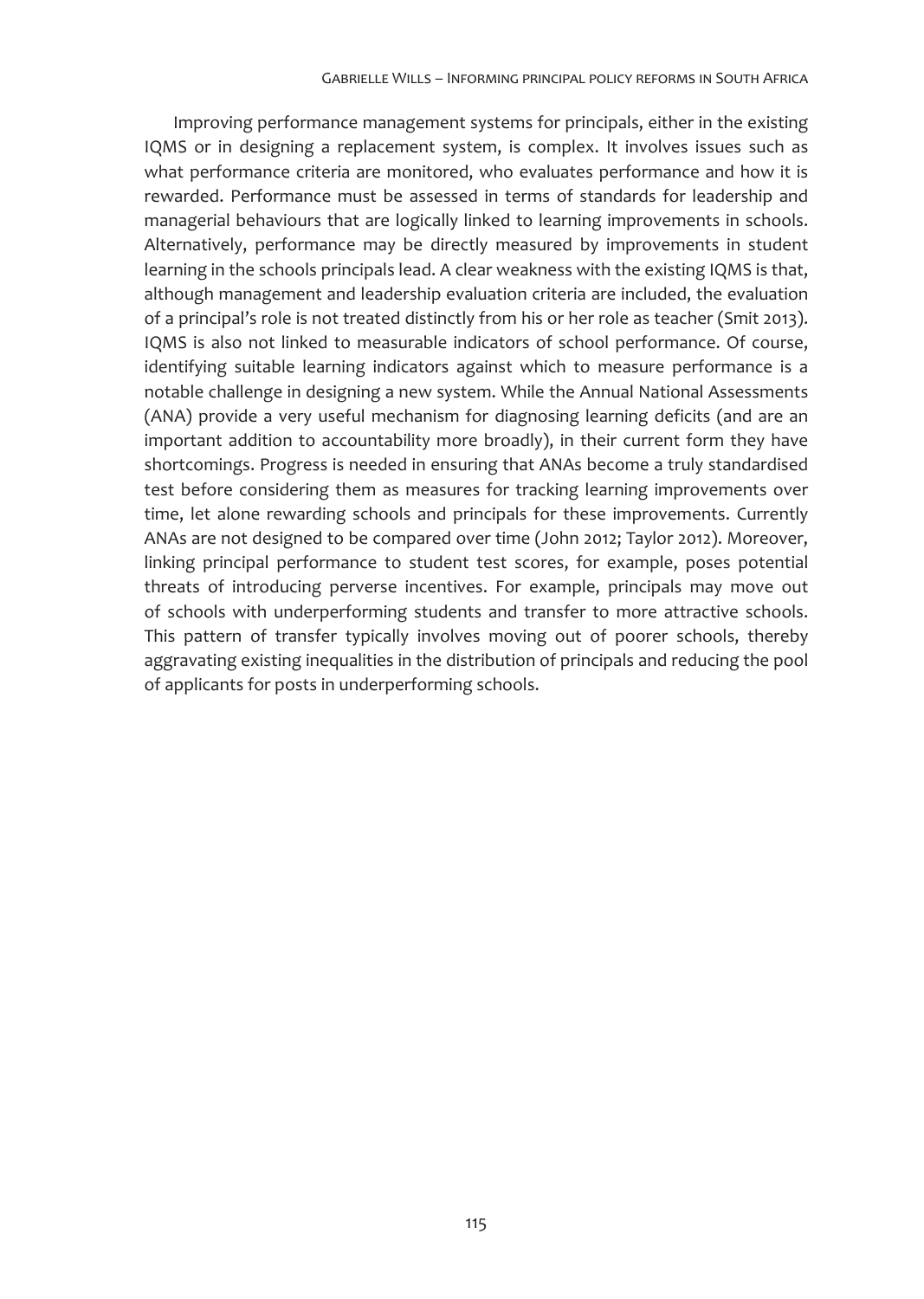| ומא מאה הבה הומא א<br>)                      |
|----------------------------------------------|
|                                              |
| Ī                                            |
|                                              |
|                                              |
|                                              |
| <b>^^(一) つうこうしょ りこうこうこう</b><br>$\frac{1}{2}$ |
|                                              |
| ,<br>!<br>e Pian Prono                       |
| ֚֚֬                                          |
| -<br>-<br>-<br>-                             |
|                                              |
| I                                            |
| Table 4:                                     |

| the calibre of school leadership<br>NDP proposals for improving                                                   | Level of progress to date in<br>converting a plan to policy                                                                                                                                          | Relevance in terms of local and international evidence                                                                                                                                                                                                                                                                                                                                                                                                    | proposed plan<br>resistance to<br><b>Expected</b> |
|-------------------------------------------------------------------------------------------------------------------|------------------------------------------------------------------------------------------------------------------------------------------------------------------------------------------------------|-----------------------------------------------------------------------------------------------------------------------------------------------------------------------------------------------------------------------------------------------------------------------------------------------------------------------------------------------------------------------------------------------------------------------------------------------------------|---------------------------------------------------|
| A: Improving the principal appointment process                                                                    |                                                                                                                                                                                                      |                                                                                                                                                                                                                                                                                                                                                                                                                                                           |                                                   |
| Competency-based assessments to<br>inform the appointment process                                                 | High. Currently being piloted<br>through the Western Cape<br>and in Gauteng education<br>departments.                                                                                                | argely due to the initial sorting of principals to schools than to<br>Traditional credentials as measured in payroll (REQV and years<br>Address distributional inequalities through improving current<br>High. The unequal distribution of principals across schools is<br>transfer patterns. Initial sorting must therefore be targeted.<br>appointment processes and limiting union interference.<br>of service) are poor signals of principal quality. | Medium                                            |
| Increase the minimum qualification<br>ACE in School Management and<br>criteria to include having an<br>Leadership | Medium. The ACE has been<br>evaluated and revised<br>(Bush et al, 2009).                                                                                                                             | Bush et al, 2009). No link between higher principal REQV levels<br>and school performance in the majority of schools. Cannot rule<br>performance observed in schools with ACE trained candidates<br>out however, that well-designed training programmes may be<br>Low to medium. No significant improvement in school<br>of value.                                                                                                                        | Low                                               |
| <b>B: Performance management</b>                                                                                  |                                                                                                                                                                                                      |                                                                                                                                                                                                                                                                                                                                                                                                                                                           |                                                   |
| Performance contracts for school<br>principals with better ones<br>Replace underperforming<br>principals          | management agreements to<br>Education Law Amendments<br>Medium. Draft performance<br>Standards for Principalship.<br>replace IQMS for principals<br>resisted. Green Paper on<br>Act of 2007.         | necessary to improve the calibre of incumbent principals over<br>High. With low levels of principal mobility in South Africa it is<br>the course of their tenure. Reward performance rather than<br>qualifications and seniority.                                                                                                                                                                                                                         | Very high<br>High                                 |
| greater powers over school<br>C: Provide principals with<br>management                                            | policies are supportive of the<br>there is a strong resistance<br>Low to medium. Although<br>in government institutions<br>empowering of principals,<br>to delegating authority<br>(NPC, 2012: 426). | and Woesmann, 2007). However, increased autonomy must be<br>generally supports the decentralisation of decision-making to<br>the school-level in improving school performance (Hanushek<br>No local evidence exists that links management powers to<br>increased learning in schools. But international evidence<br>packaged with accountability measures.                                                                                                | Medium to high.                                   |

*SAJCE*– December 2015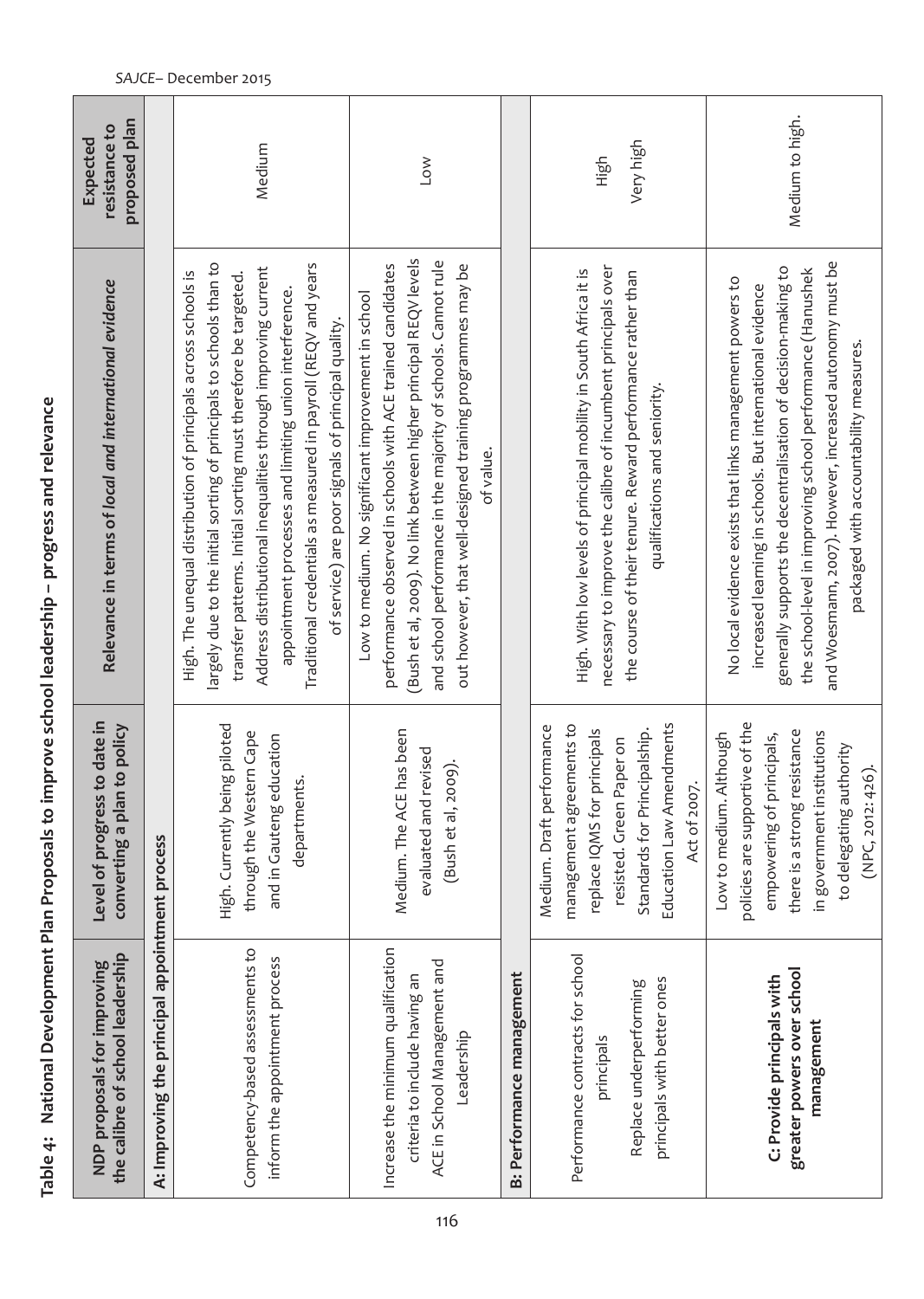In implementing performance management systems there are also notable challenges. Arranging performance evaluation meetings with principals in more than 24 000 public schools is likely to pose logistical problems. This was identified as a clear challenge in the implementation of the existing IQMS, providing few guarantees that direct line managers will conduct evaluations in the future (RSA DBE 2014c; RSA DBE 2012). Increased accountability for principals goes hand-in-hand with improvements at a district level to support and monitor schools (Elmore 2000). Finally, performance management is likely to be met with considerable resistance not only from teacher unions, but from principals themselves if they feel that the system is unfair or that there are too many variables affecting their performance that they feel are outside of their control (Heystek 2015). These concerns are expressed in a context where they have no control over hiring and firing of those they are appointed to lead.

Improved performance management systems must be packaged carefully to minimise resistance. Proposals are likely to be more palatable where performance evaluations are strongly connected to training and mentoring to actively address areas of non-performance. More generally, carefully crafted packages of policies are necessary to ensure that the individual aims of each are realised. This is particularly relevant in reference to the NDP proposal to delegate more authority to school leaders. Hanushek and Woesmann (2007), in reviewing evidence on strategies for school improvement, noted that providing increased decision-making authority to schools has been shown to have significant impacts for improving school outcomes, even in developing country contexts. They caution, however, that "Local autonomy without strong accountability may be worse than doing nothing" (ibid:74). The NDP does suggest that more autonomy be given to school principals *conditional* on exhibiting a level of leadership quality. This indirectly implies that this policy be packaged with performance management where a rewarded outcome of assessments is increased autonomy.

The NDP proposal to raise minimum principal qualification criteria to having an Advanced Certificate in Education (ACE) in School Leadership and Management is not strongly supported by the available evidence. Research has previously been conducted into evaluating the effectiveness of the ACE programme in raising the quality of school leaders (Bush, Duku, Glover et al 2009). While the report makes many positive qualitative links between the programme and its ability to raise principal competencies, there was no conclusive improvement in the performance of the schools led by these ACE trained graduates. It is cautioned that unless the revised ACE programme results in improved leadership and management competencies it is unlikely to act as a useful indicator of principal quality. It might rather have the unintended consequence of reducing the available pool of potential principal candidates to those who have obtained this certificate. Already the pool of suitable principals is likely to be too small to meet the replacement demand for the substantial number of retirements taking place. It is noted that the ACE programme makes useful provisions for forms of mentoring and on-site training for school principals in raising leadership quality. In light of the evidence presented, the extensive number of principals who are retiring,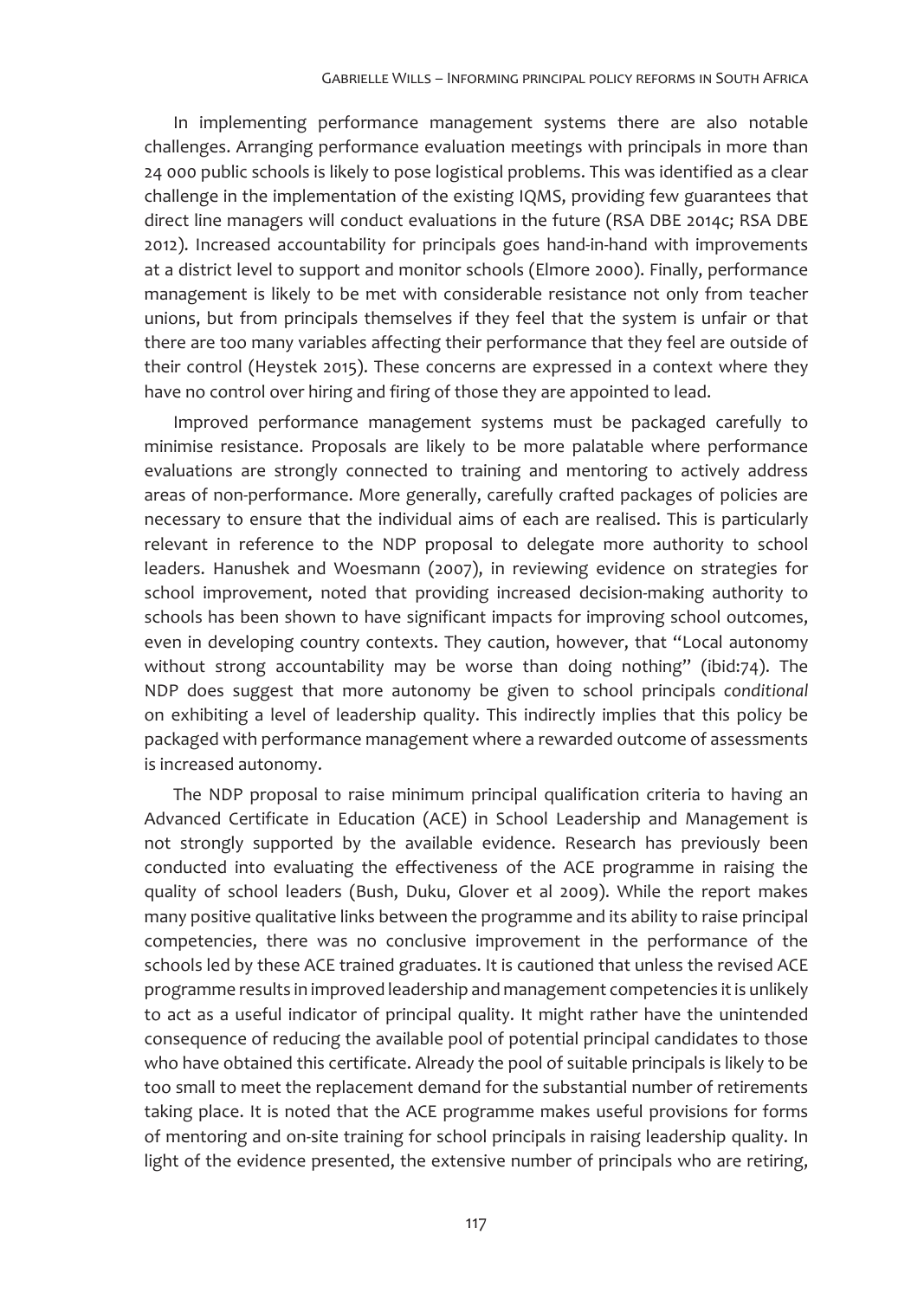particularly those from well-functioning schools, provides a pool of available trainers and mentors for growing numbers of newly appointed principals.

An additional policy that was not considered in the NDP, and is relevant in light of the evidence provided, is introducing monetary incentives to improve the available pool of principal candidates applying for posts in hard-to-staff and poor performing schools. Directing a pool of good applicants to poorer schools is particularly important not only for improving the distribution of principals across schools, but also to meet a much larger demand for replacement principals in these schools.

In conclusion, this research has attempted to contribute to an evidence base on principals to inform policy to raise the quality of school leadership and management. It may take many years before more effective systems for the appointment and performance management of principals are finalised and implemented. Nevertheless, these are urgent priorities in light of the substantial number of principal replacements to be made in schools both currently and in the near future. With each principal placement, the leadership trajectory of the average school is established for almost a decade. Evidence-based policy making has a strong role to play in getting this right.

#### **References**

- Aritomi, P., Coopersmith, J. & Gruber, K. 2009. *Characteristics of Public Schools in the United States: Results for the 2007-2008 Schools and Staffing Survey*. Washington, DC: National Centre for Education Statistics.
- Ballou, D. & Podgursky, M. 1995. What Makes a Good Principal? How Teachers Assess the Performance of Principals. *Economics of Education Review*, 14(3):243-252.
- Beteille, T., Kalogrides, D. & Loeb, S. 2012. Stepping stones: Principal career paths and school outcomes. *Social Science Research*, 41:904-919.
- Branch, G., Hanushek, E. & Rivkin, S. 2012. *Estimating the Effect of Leaders on Public Sector Productivity: The Case of School Principals*. NBER Working Paper Series No 17803. Cambridge, MA: National Bureau of Economic Research.
- Branch, G., Hanushek, E. & Rivkin, S.G. 2013. School Leaders Matter. *Education Next*. Retrieved from www.educationnext.org (accessed 1 June 2015).
- Bush, T., Duku , N., Glover, D., Kiggundu, E., Kola, S., Msila, V. & Moorosi, P. 2009. *External Evaluation Research Report of the Advanced Certificate in Education: School Management and Leadership*. Pretoria: Department of Basic Education.
- Bush, T., Glover, D., Bischoff, T., Moloi, K., Heystek, J. & Joubert, R. 2006. *School Leadership, Management and Governance in South Africa: A Systematic Literature Review.* Johannesburg: Matthew Goniwe School of Leadership and Governance.
- CDE (Centre for Development and Enterprise). 2015. *Teachers in South Africa: Supply and Demand 2013-2025*. Johannesburg: The Centre for Development and Enterprise.
- Chiang, H., Lipscomb, S. & Gill, B. 2012. *Is School-Value Added Indicative of Principal Quality?* Working Paper. Princeton, NJ: Mathematica Policy Research*.*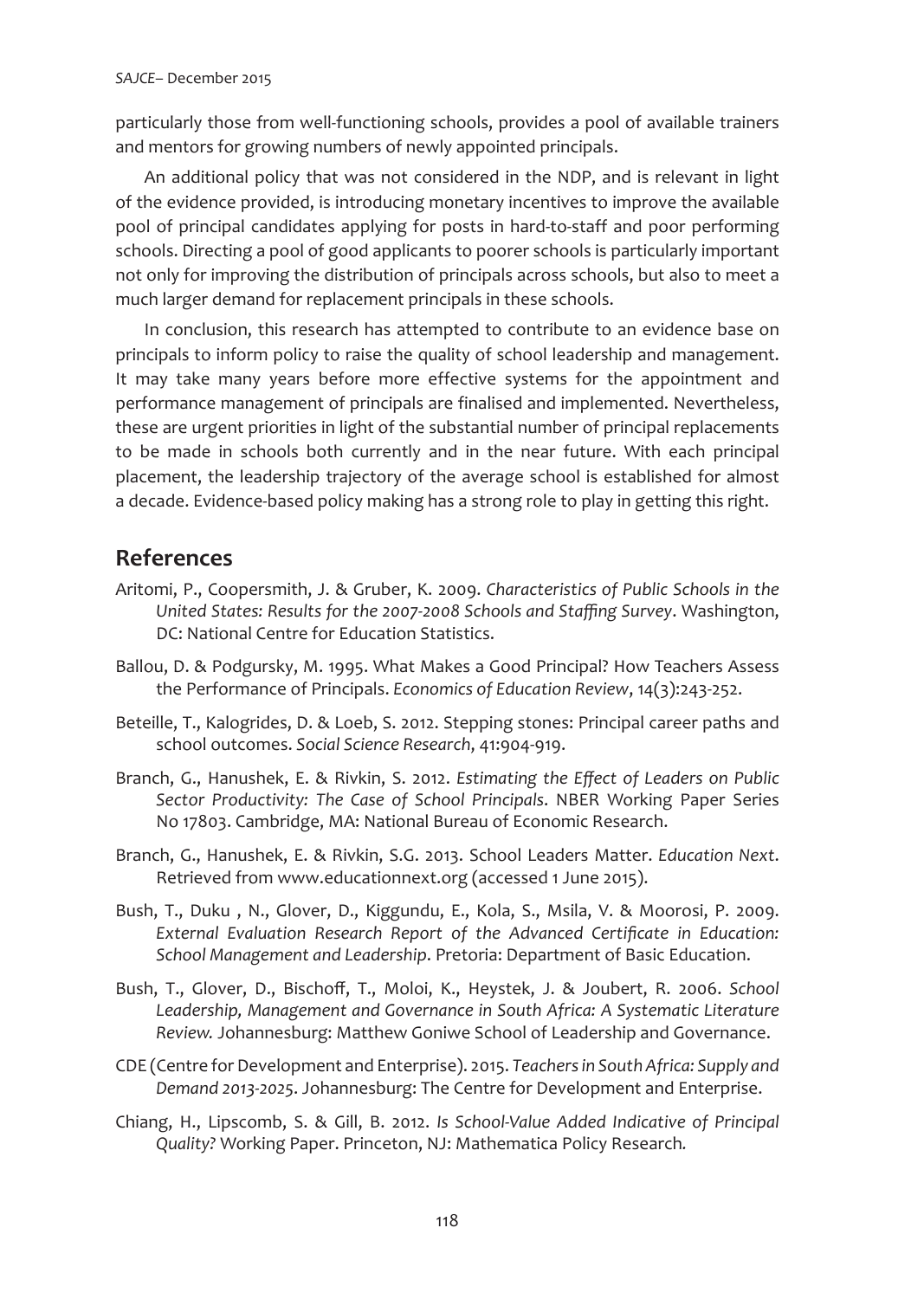- Christie, P. 2010. Landscapes of Leadership in South African Schools: Mapping the Changes. *Educational Management Administration and Leadership*, 38(6):694-711.
- Christie, P., Butler, D. & Potterton, M. 2007. *Schools that Work: Report of the Ministerial Committee*. Pretoria: Government Printer.
- City Press. 2014. *How Sadtu sells its posts.* Retrieved from http://www.news24.com/ Archives/City-Press/How-Sadtu-sells-its-posts-20150429 (accessed 6 May 2015).
- Clark, D., Martorell, P. & Rockoff, J. 2009. *School Principals and School Performance*. CALDER Working Paper Series 38.*.* Washington, DC: CALDER, Urban Institute.
- Clotfelter, C., Ladd, H. & Vigdor, J. 2010. Teacher Credentials and Student Achievement in High School: A Cross-Subject Analysis with Student Fixed Effects. *Journal of Human Resources*, 45(3):655-681.
- Clotfelter, C.T., Ladd, H.F., Vigdor, J.L. & Wheeler, J. 2007. High-poverty schools and the distribution of teachers and principals. *North Carolina Law Review*, 85:1345-1379.
- Coelli, M. & Green, D. 2012. Leadership Effects: School Principals and Student Outcomes. *Economics of Education Review*, 31(1):92-109.
- Eberts, R. & Stone, J. 1988. Student Achievement in Public Schools: Do Principals Make a Difference? *Economics of Education Review*, 7(3):291-299.
- Elmore, R.F. 2000. *Building a New Structure for School Leadership*, Washington DC: The Albert Shanker Institute.
- ELRC (Education Labour Relations Council). 2003. *Collective Agreement 8 of 2003. Integrated Quality Management Systemi*. Pretoria: Education Labour Relations Council.
- Gates, S., Ringel, J., Santibanez, L., Guarino, C., Ghosh-Dastidar, B. & Brown, A. 2006. Mobility and turnover among school principals. *Economics of Education Review*, 25:289-302.
- Grissom, J., Kalogrides, D. & Loeb, S. 2012. *Using Student Test Scores to Measure Principal Performance*. NBER Working Paper Series No 18568. Cambridge, MA: National Bureau of Economic Research.
- Gustafsson, M. & Taylor, S. 2013. *Treating schools to a new administration. The impact of South Africa's 2005 provincial boundary changes on school performance*. Stellenbosch Working Paper Series No WP28/2013. Stellenbosch: Department of Economics, Stellenbosch University.
- Gustafsson, M. 2009. Teacher Supply Patterns in the Payroll Data. Unpublished report produced for the Department of Basic Education.
- Hallinger, P. & Heck, R. 1996. The Principal's Role in School Effectiveness: An Assessment of Methodological Progress, 1980-1995. In: K. Leithwood (Ed.). *The International Handbook of Research on Educational Leadership and Administration*. New York: Kluwer Press.
- Hanushek, E. & Woesmann, L. 2007. *The Role of School Improvement in Economic Development*. NBER Working Paper Series No 12832. Cambridge, MA: National Bureau of Economic Research.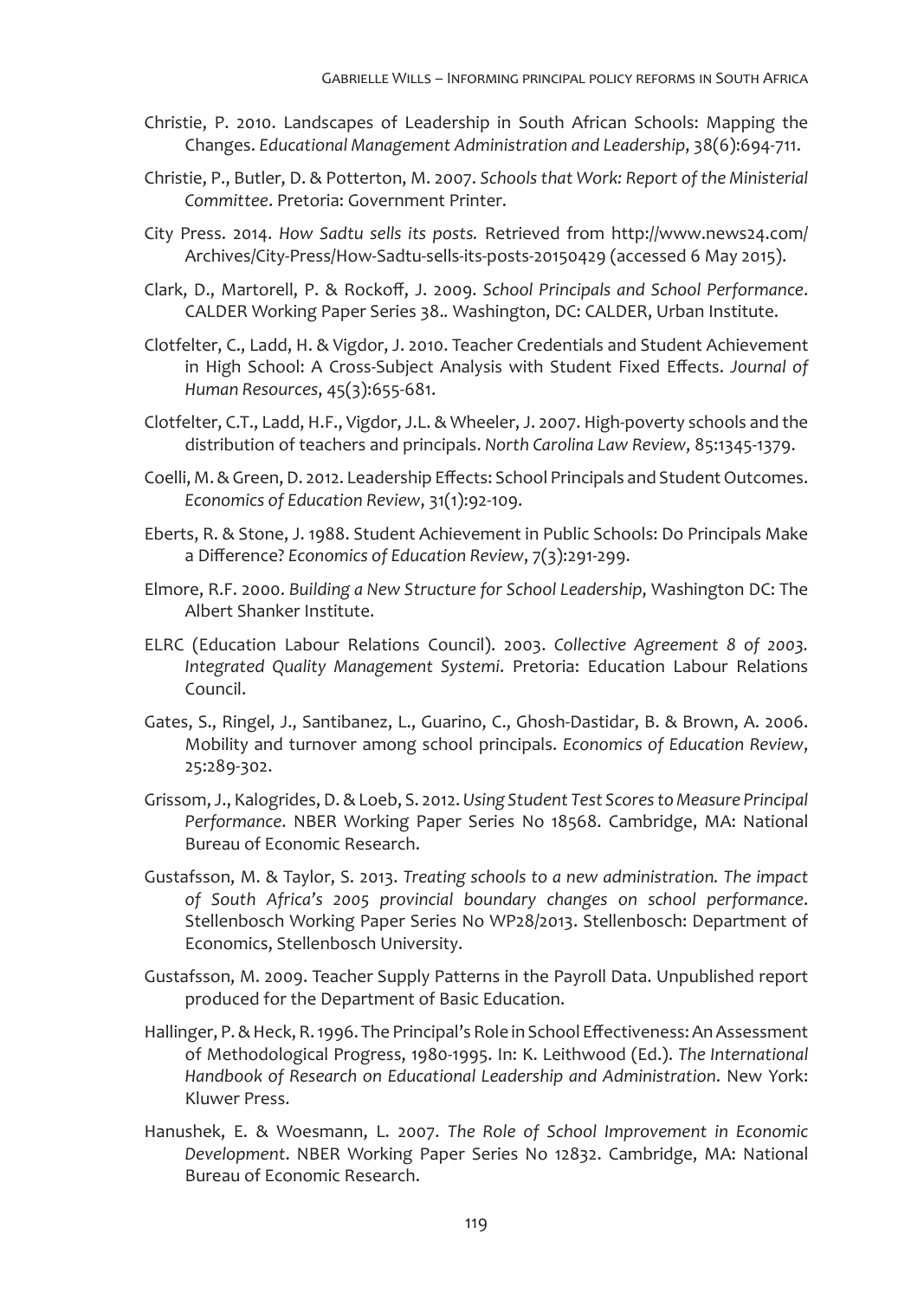- Hanushek, E. 2007. The Single Salary Schedule and Other Issues of Teacher Pay. *Peabody Journal of Education*, 82(4):574-586.
- Hanushek, E., Kain, J. & Rivkin, S. 2001. *Why Public Schools Lose Teachers*. NBER Working Paper Series No 8599. Cambridge, MA: National Bureau of Economic Research.
- Heystek, J. 2015. Principals' perceptions of the motivation potential of performance agreements in underperforming schools. *South African Journal of Education*, 35(2):1-10.
- Hoadley, U. & Ward, C. 2009. *Managing To Learn: Instructional Leadership in South African Schools*. Teacher Education in South Africa Series. Cape Town: Human Sciences Research Council.
- John, V. 2012. Improved Annual National Assessment results impossible, say academics. *Mail and Guardian*, 7 December. Retrieved from http://mg.co.za/article/2012- 12-07-improved-annual-national-assessment-results-impossible-say-academics (accessed 25 June 2015).
- Khumalo, G. 2011. Mixed feelings on principals' performance contracts. *South African Government News Agency*, 29 June. Retrieved from http://www.sanews.gov.za/southafrica/mixed-feelings-principals-performance-contracts (accessed 26 June 2015).
- Leithwood, K., Louis, K., Anderson, S. & Wahlstrom, K. 2004. *Learning from Leadership Project: Review of Research – How Leadership Influences Student Learning*. Ontario: Center for Applied Research and Educational Improvement, Ontario Institute for Studies in Education.
- Loeb, S., Kalogrides, D. & Horng, E. 2010. Principal preferences and the unequal distribution of principals across schools. *Educational Evaluation and Policy Analysis*, 32(June):205-229.
- Miller, A. 2013. Principal turnover and student achievement. *Economics of Education Review*, 36:60-72.
- NPC (National Planning Commission). 2012. *National Development Plan 2030: Our future – make it work*. Pretoria: National Planning Commission.
- OECD (Organisation for Economic Co-operation and Development). 2014. Chapter 3: The Importance of School Leadership. In: *TALIS 2013 Results: An International Perspective on Teaching and Learning, TALIS*. Paris: OECD Publishing.
- PGWC (Provincial Government of the Western Cape). 2015. Regulations on the issuing of performance indicators binding on public schools*. Provincial Gazette Extraordinary 7399*. Cape Town: PGWC.
- Phakathi, B. 2012. Minister wants principals' performance contracts this year. *Business Day Live*, 8 August. Retrieved from http://www.bdlive.co.za/articles/2012/03/13/ minister-wants-principals-performance-contracts-this-year;jsessionid=A56104C4F 14221BA855F55AE5BFA5919.present2.bdfm (accessed 26 June 2015).
- Pillay, S., De Beer, M. & Duffy, K. 2012. Evaluating and managing employee turnover using benchmarks: A study of national government departments based on organisational size*.* Fourth International Conference on Establishment Surveys, June 11-14, Madrid, Spain.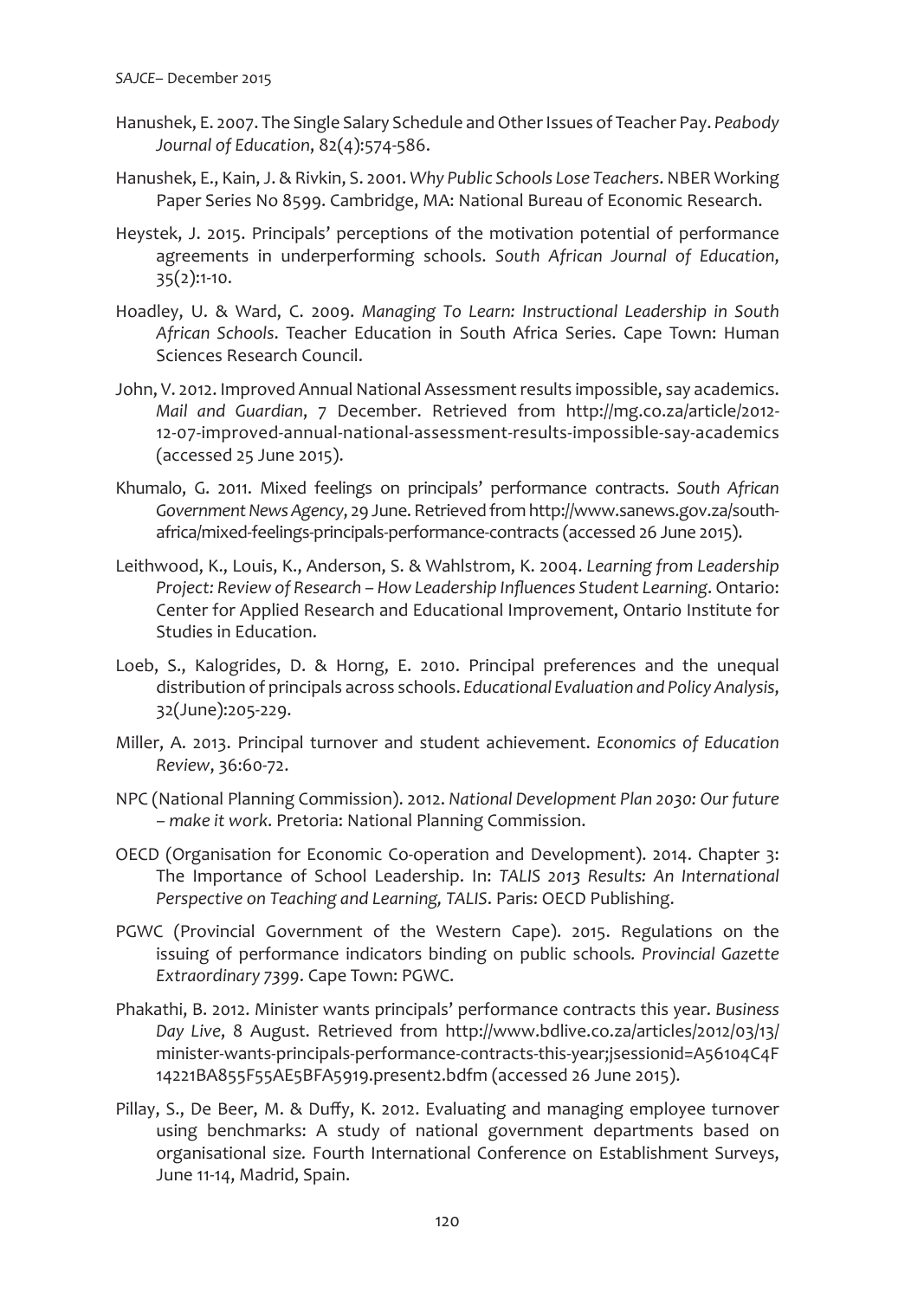- Pont, B., Nusche, D. & Moorman, H. 2008. *Improving School Leadership. Volume 1: Policy and Practice*. Paris: OECD Publising. Retrieved from http://www.oecd.org/ education/school/44374889.pdf (accessed 11 May 2015).
- Pritchett, L. 2013. *The Rebirth of Education Schooling Ain't Learning*. Washington, DC: Center for Global Development.
- Robinson, V., Lloyd, C. & Rowe, K. 2008. The Impact of Leadership on Student Outcomes: An Analysis of the Differential Effects of Leadership Types. *Education Administration Quarterly*, 44(5):635-674.
- RSA (Republic of South Africa). 2007. Education Laws Amendment Act No. 31 of 2007. *Government Gazette*, Vol 510, No 30637, 31 December 2007. Pretoria: Government Printer.
- RSA DBE (Republic of South Africa. Department of Basic Education). 2012. *IQMS Annual Report 2011/12*. Pretoria: Department of Basic Education.
- RSA DBE. 2014a. *Second Detailed Indicator Report for the Basic Education Sector*. Pretoria: Department of Basic Education. Retrieved from http://www.education. gov.za/researchreports/tabid/708/Default.aspx (accessed 23 June 2015).
- RSA DBE. 2014b. The South African Standard for Principalship*. Government Gazette*, No. 37897, Notice 636 of 2014, 7 August 2014. Pretoria: Government Printer.
- RSA DBE. 2014c. *Vote No. 15 Annual Report 2013/14*. Pretoria: Department of Basic Education.
- RSA DBE. 2015a. *Action Plan to 2019: Towards the realisation of schooling 2030*. Pretoria: Department of Basic Education.
- RSA DBE. 2015b. *Annual Performance Plan for 2015-2016*. Pretoria: Department of Basic Education.
- RSA DoE (Republic of South Africa. Department of Education). 2003. Personnel Administrative Measures (PAMS). *Government Gazette*, No. 24948, 21 February 2003. Pretoria: Government Printer.
- RSA. 2015. *Western Cape Education Expands Competency Based Assessments*. Media statement, 21 April 2015. Retrieved from http://www.gov.za/speeches/westerncape-education-department-wced-expand-competency-based-assessmentsappointment (accessed 30 April 2015).
- Smit, L. 2013. Wanted: Accountable Principals. *Helen Suzman Foundation*. Retrieved from http://hsf.org.za/resource-centre/focus/focus-68/(9)%20Louise%20Smith. pdf/view (accessed 24 June 2015).
- Taylor, N. 2012. *NEEDU National Report 2012: The State of Literacy Learning and Teaching in the Foundation Phase*. Pretoria: National Education Evaluation and Development Unit (NEEDU).
- Taylor, N. 2014. *NEEDU National Report 2013: Teaching and Learning in Rural Primary Schools*. Pretoria: National Education Evaluation and Development Unit (NEEDU).
- Taylor, N., Gamble, J., Spies, M. & Garisch, C. 2012. Chapter 4: School Leadership and Management. In: N. Taylor, S. van der Berg & T. Mabogoane (Eds.). *What Makes*